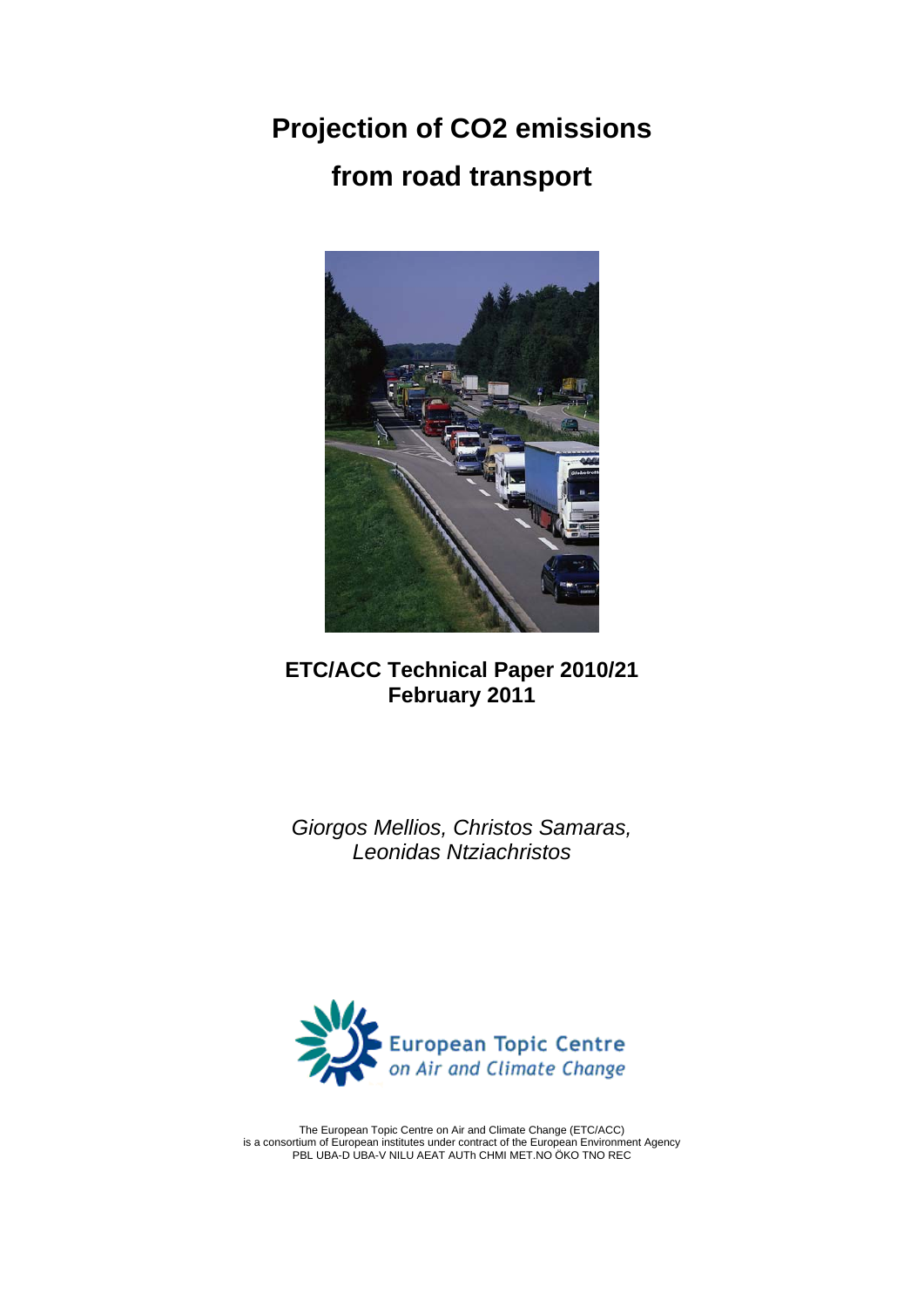*Front page picture: Road transport somewhere in The Netherlands (RIVM Beeldbank)* 

#### *Author affiliation:*

*All authors are from the Laboratory Of Applied Thermodynamics, Mechanical Engineering Department, Aristotle University Thessaloniki, Greece.* 

## **DISCLAIMER**

This ETC/ACC Technical Paper has not been subjected to European Environment Agency (EEA) member country review. It does not represent the formal views of the EEA.

*© ETC/ACC, 2010. ETC/ACC Technical paper 2010/21 European Topic Centre on Air and Climate Change PO Box 303 3720 AH Bilthoven The Netherlands Phone +31 30 2748562 Fax +31 30 2744433 Email [etcacm@rivm.nl](mailto:etcacm@rivm.nl)  Website <http://acm.eionet.europa.eu/>*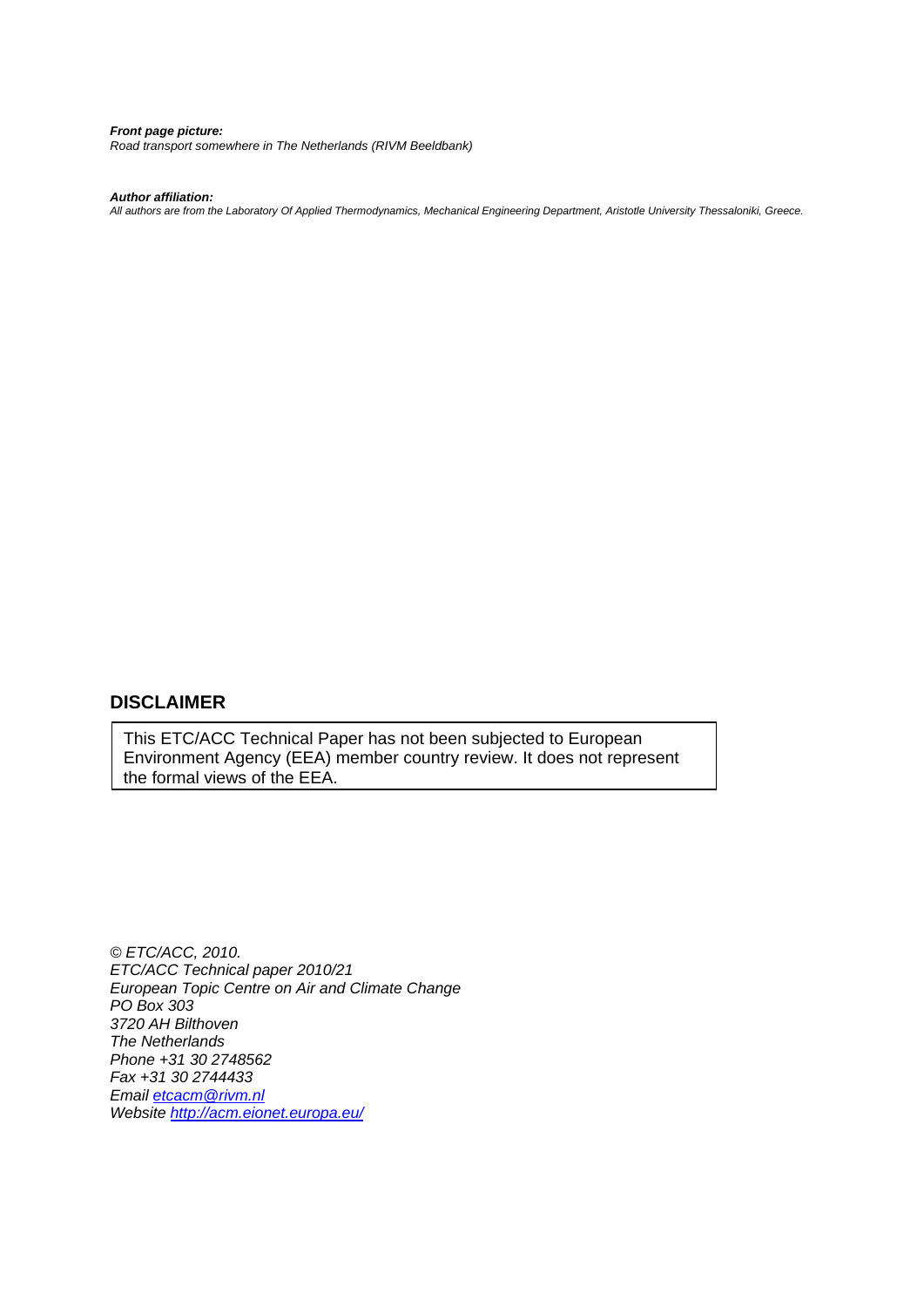

 LABORATORY OF APPLIED THERMODYNAMICS P.O. BOX 458 GR 541 24 THESSALONIKI GREECE MECHANICAL ENGINEERING DEPARTMENT ARISTOTLE UNIVERSITY THESSALONIKI

# **Projection of CO<sub>2</sub> emissions**  *from road transport*

 Giorgos Mellios Christos Samaras Leonidas Ntziachristos

 Report No.: 10.RE.0034.V4 February 2011 Thessaloniki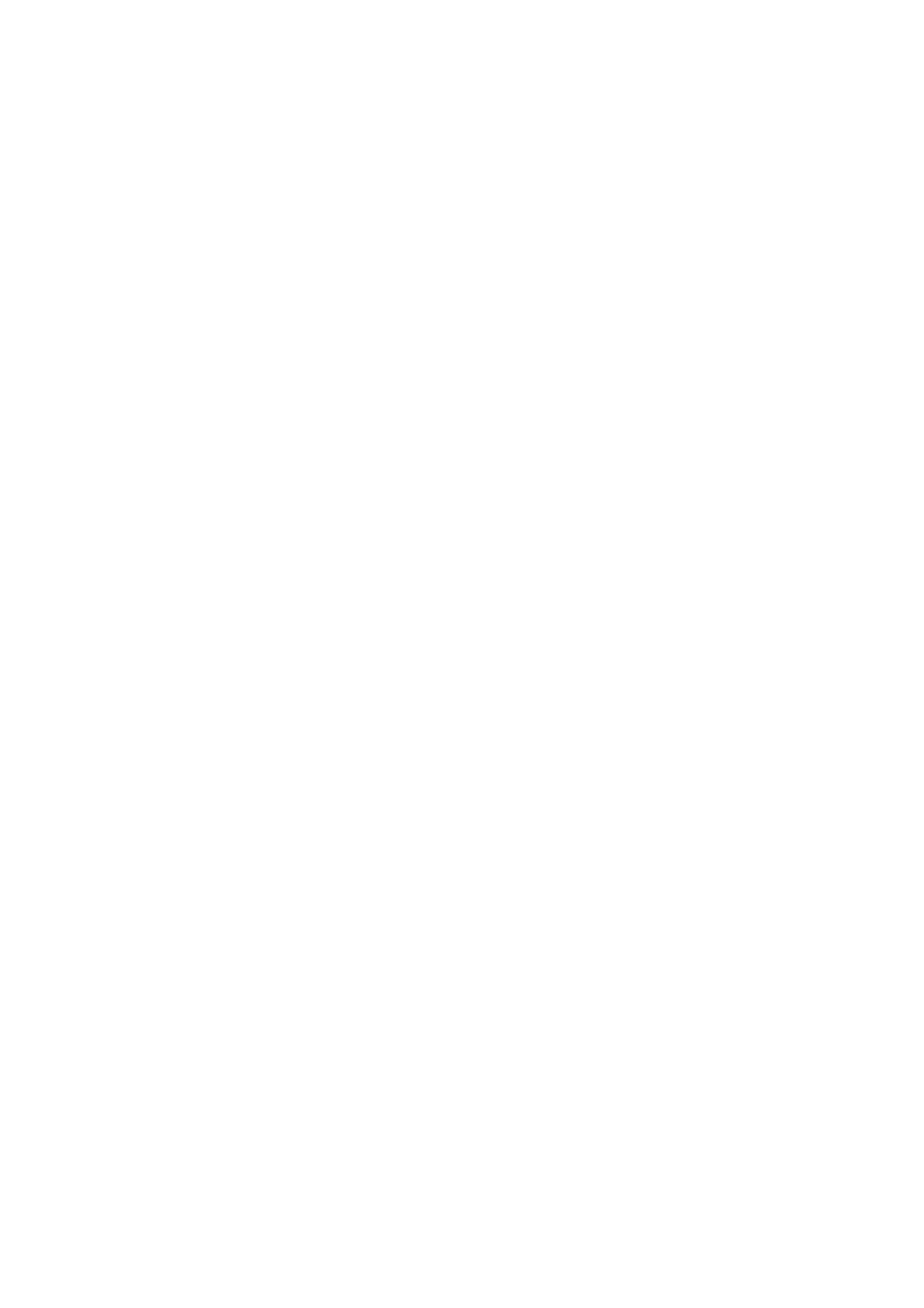

 LABORATORY OF APPLIED THERMODYNAMICS P.O.BOX 458 GR-54124 THESSALONIKI GREECE MECHANICAL ENGINEERING DEPARTMENT ARISTOTLE UNIVERSITY THESSALONIKI

 tel: +30 2310 996047 fax: + 30 2310 996019 <http://lat.eng.auth.gr/>

| <b>Project Title</b>                                      | <b>Contract No</b>  |
|-----------------------------------------------------------|---------------------|
| ETC/ACC Implementation Plan 2010 / Task 1.3.2.4           |                     |
| <b>Report Title</b>                                       | <b>Reference No</b> |
| Projection of $CO2$ emissions from road transport         |                     |
| <b>Project Manager</b>                                    |                     |
| Prof. Zissis Samaras                                      |                     |
| Author(s)                                                 |                     |
| Giorgos Mellios, Christos Samaras, Leonidas Ntziachristos |                     |

## **Summary**

 This report has been prepared by LAT/AUTh on behalf of the European Topic Centre on Air Emissions and Climate Change of the European Environment Agency, as a deliverable of Task 1.3.2.4. The objective of this task is to project the mean  $CO<sub>2</sub>$  emissions of the European passenger cars stock in real-world conditions to 2020, assuming different scenarios towards reaching the target of 95 g/km as an average of new car registrations. To this aim, a simulation exercise divided in two steps has been implemented. First, we have simulated the expected  $CO_2$  emissions of forthcoming vehicle technologies in type-approval and real-world conditions. Second, we have simulated different penetration rates of these technologies in the European stock, based on established projections of stock growth in Europe. The study demonstrates that reaching an new registration average of 95 g/km may lead to different CO<sub>2</sub> emissions in the real world, depending on the mix of technologies considered to meet the type-approval target.

### **Keywords**

 $CO<sub>2</sub>$  emissions, passenger cars, hybrids, electric vehicles with range extender

| l Internet reference             |              |                                 |                     |
|----------------------------------|--------------|---------------------------------|---------------------|
| <b>Version / Date</b>            |              | <b>Classification statement</b> |                     |
| Final Version / 04 February 2011 |              | <b>PUBLIC</b>                   |                     |
| <b>No of Pages</b>               | <b>Price</b> | <b>Declassification date</b>    | <b>Bibliography</b> |
| 28                               | <b>FRFF</b>  |                                 | <b>YES</b>          |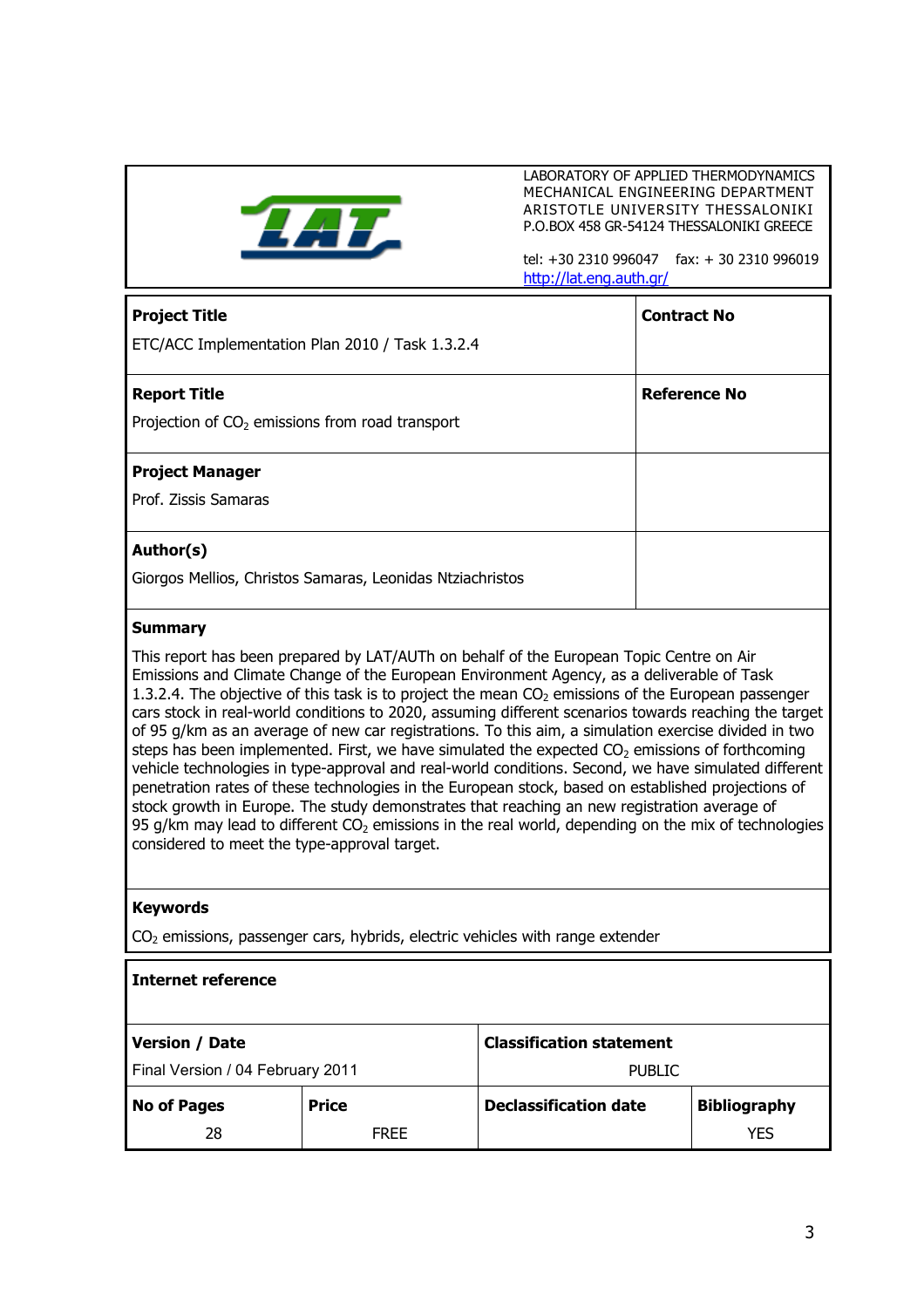# Contents -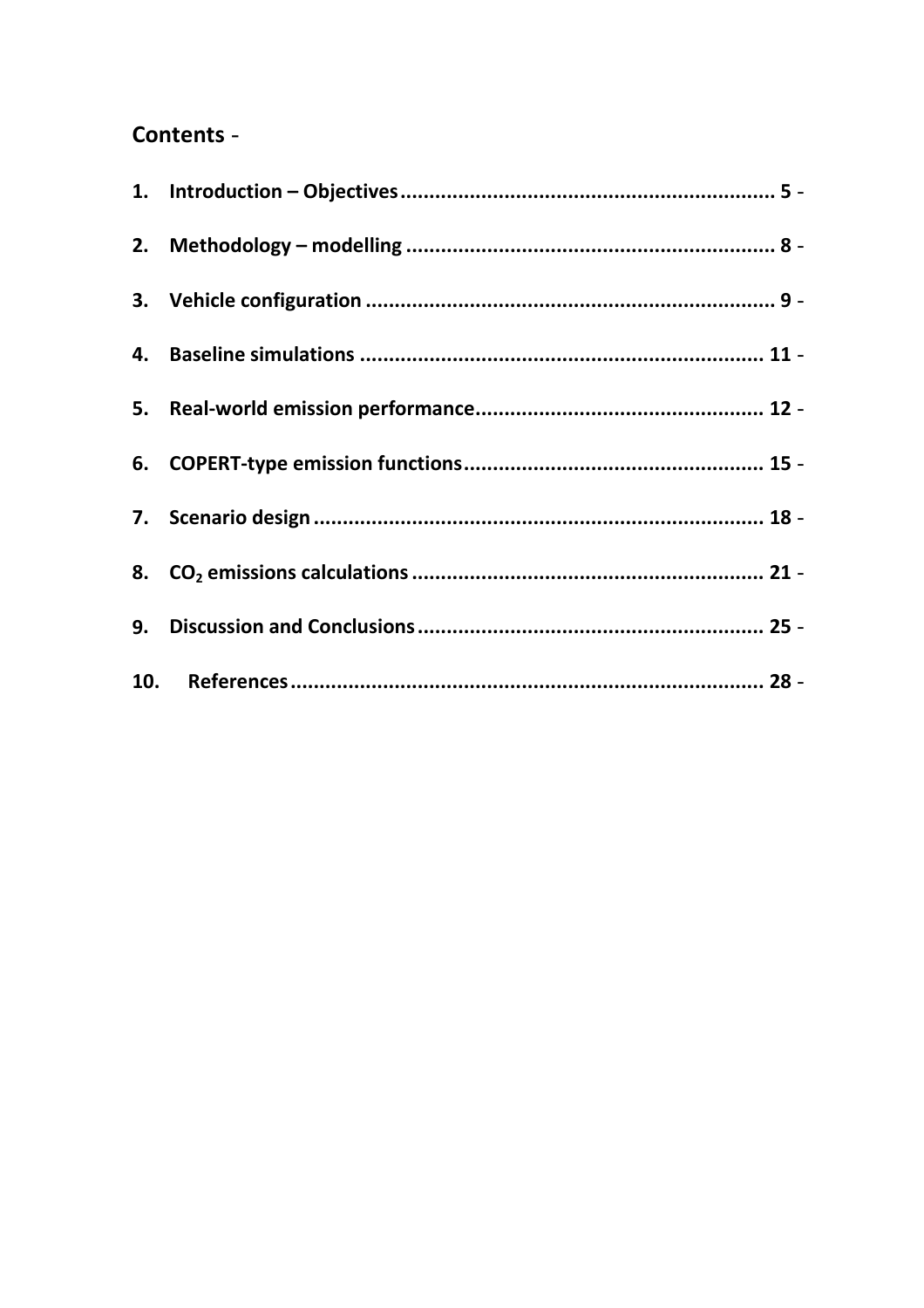# <span id="page-6-0"></span> **1. Introduction – Objectives**

 The voluntary agreement of the European Commission with the automotive industry (Commission Recommendation 1999/125/EC) was the first attempt of the European Union to set  $CO<sub>2</sub>$  emission targets for new passenger cars. In this process, although significant emission reductions were achieved by the vehicle manufacturers in view of the 140 g/km target by 2008/09, it was not made eventually possible to reach the reductions proposed in this voluntary agreement.

 As a result, the European Parliament and the Council issued Regulation No. 443/2009 introducing mandatory  $CO<sub>2</sub>$  emissions limits for new passenger cars. The regulation specifies that each vehicle manufacturer must achieve a fleet-average CO<sub>2</sub> emission target of 130 g/km by 2015 for all new cars registered in the EU. In order to meet the  $CO<sub>2</sub>$  emission target of 120 g/km, a further reduction of 10 g/km is to be provided by additional measures, such as the use of biofuels. According to the regulation, a so-called limit value curve sets specific emissions targets for each manufacturer based on the average vehicle mass sold by the particular manufacturer. The formula to calculate the limit value curve is:

*Permitted specific emissions of CO<sub>2</sub> = 130 +*  $a \times (M - M_0)$ 

Where *M* is the reference vehicle mass (in kg),  $M_0$  = 1289 kg is a mass constant and  $a$  = 0.0457. This is an empirical curve which has been developed in order not to distort the market, taking into account the different market segments of various vehicle manufacturers. That curve is set in such a way that heavier cars will have to improve more than lighter cars compared to today, but that manufacturers will still be able to make cars with emissions above the limit value curve provided these are balanced by cars which are below the curve.

 The regulation also defines a long-term target of 95 g/km to be reached by 2020. From 2016 onwards, the value of  $M_0$  will be annually adjusted to reflect the average mass of passenger cars in the previous three calendar years.

 Manufacturers' progress will be monitored each year by the Member States on the basis of new car registration data. To this aim, it is important that the manufacturer is clearly identified and distinguished from the make<sup>1</sup>. [Table 1](#page-7-0) below shows the actual position of the most prominent car manufacturers in terms of the average  $CO<sub>2</sub>$  emissions of the new cars they manufactured in 2006. These are based on detailed statistics included in the  $CO<sub>2</sub>$  monitoring database (European Commission, 2010). The database, which was established with Decision 1753/2000/EC of the European Parliament and of the Council, includes detailed volumes of vehicle models registered in each of the EU27 member states, providing information on the weight, power, capacity, fuel and type approval  $CO<sub>2</sub>$  emissions of each car.

 $^1$  Manufacturer means the body responsible to the approval authority for all aspects of the EC type- approval procedure, whereas make means the trade name of the manufacturer and is that which appears on the certificate of conformity.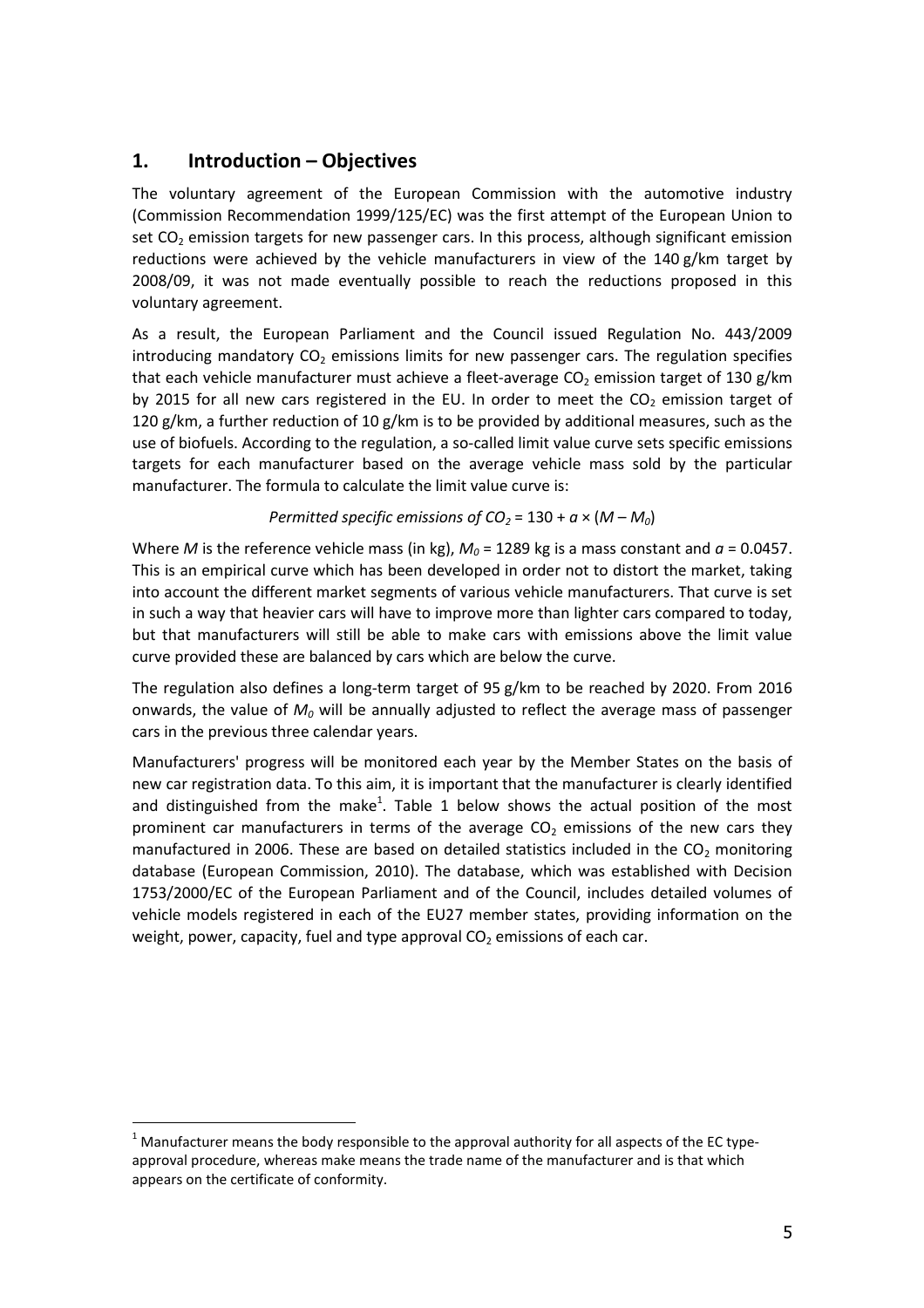| <b>Manufacturer</b> |          | mass (kg) CO <sub>2</sub> (g/km) Sales total |              |
|---------------------|----------|----------------------------------------------|--------------|
| <b>BMW</b>          | 1453     | 182                                          | 739 993      |
| DaimlerChrysler     | 1472 -   | 184 -                                        | 860 816 -    |
| Fiat                | 1112 -   | $144 -$                                      | 1050885 -    |
| Ford                | 1319 -   | $162 -$                                      | 1 490 276 -  |
| <b>GM</b>           | 1257 -   | $157 -$                                      | 1424783-     |
| Porsche             | 1596 -   | $282 -$                                      | 39 0 69      |
| <b>PSA</b>          | $1201 -$ | $142 -$                                      | 1882210      |
| Renault             | 1234 -   | $147 -$                                      | 1 232 236 -  |
| Volkswagen          | 1366 -   | $165 -$                                      | 2 744 849 -  |
| Toyota              | 1214 -   | $152 -$                                      | 773 329 -    |
| Nissan              | 1202 -   | $164 -$                                      | 273 893 -    |
| Mitsubishi          | 1245 -   | $169 -$                                      | 101 124 -    |
| Honda               | 1261 -   | $153 -$                                      | 229 791 -    |
| Mazda               | 1296 -   | $173 -$                                      | 229 135 -    |
| Suzuki              | 1152 -   | $164 -$                                      | 178 614 -    |
| Subaru              | 1384 -   | $216 -$                                      | 31 541 -     |
| Hyundai             | 1349 -   | $165 -$                                      | 461 880 -    |
| Total*              | 1288.8 - | $159.2 -$                                    | 13 744 424 - |

<span id="page-7-0"></span>**Table 1:** Average mass and CO<sub>2</sub> emissions of new cars per manufacturer in the EU27 in 2006

 $*$  Mass and CO<sub>2</sub> are sales weighted

 [Table 2](#page-8-0) shows the additional progress that the manufacturers will have to make in order to achieve their targets by 2015 under the proposed legislation, taking the limit curve into account and assuming the same average weight as in 2006. It is not possible to estimate the corresponding emission reductions required for 2020, as the  $M_0$  of the limit curve has not been determined yet (it will be calculated on the basis of the average mass of passenger cars in the previous three calendar years, i.e. 2017-2019). Assuming the same limit curve and average mass, the reductions required to achieve the 2020 target have been also calculated and are shown in the same table. If the average mass of the vehicle increases (as it historically does) the necessary reductions should be even larger than those shown in [Table 2.](#page-8-0) The table shows that some manufacturers are close to their average target while others are way beyond.

 Of course, it should be recognised that manufacturers have the right to pool at will and to be monitored as one entity for the purpose of meeting their targets. This may be necessary for some of the top end manufacturers (like Porsche). In forming a pool, manufacturers must respect the rules of competition law and the information that they exchange should be limited to average specific emissions of  $CO<sub>2</sub>$ , their specific emissions targets, and their total number of vehicles registered. In addition, independent manufacturers who sell fewer than 10,000 vehicles per year and who cannot or do not wish to join a pool can instead apply to the Commission for an individual target. Special purpose vehicles, such as vehicles built to accommodate wheelchair access, are excluded from the scope of the legislation.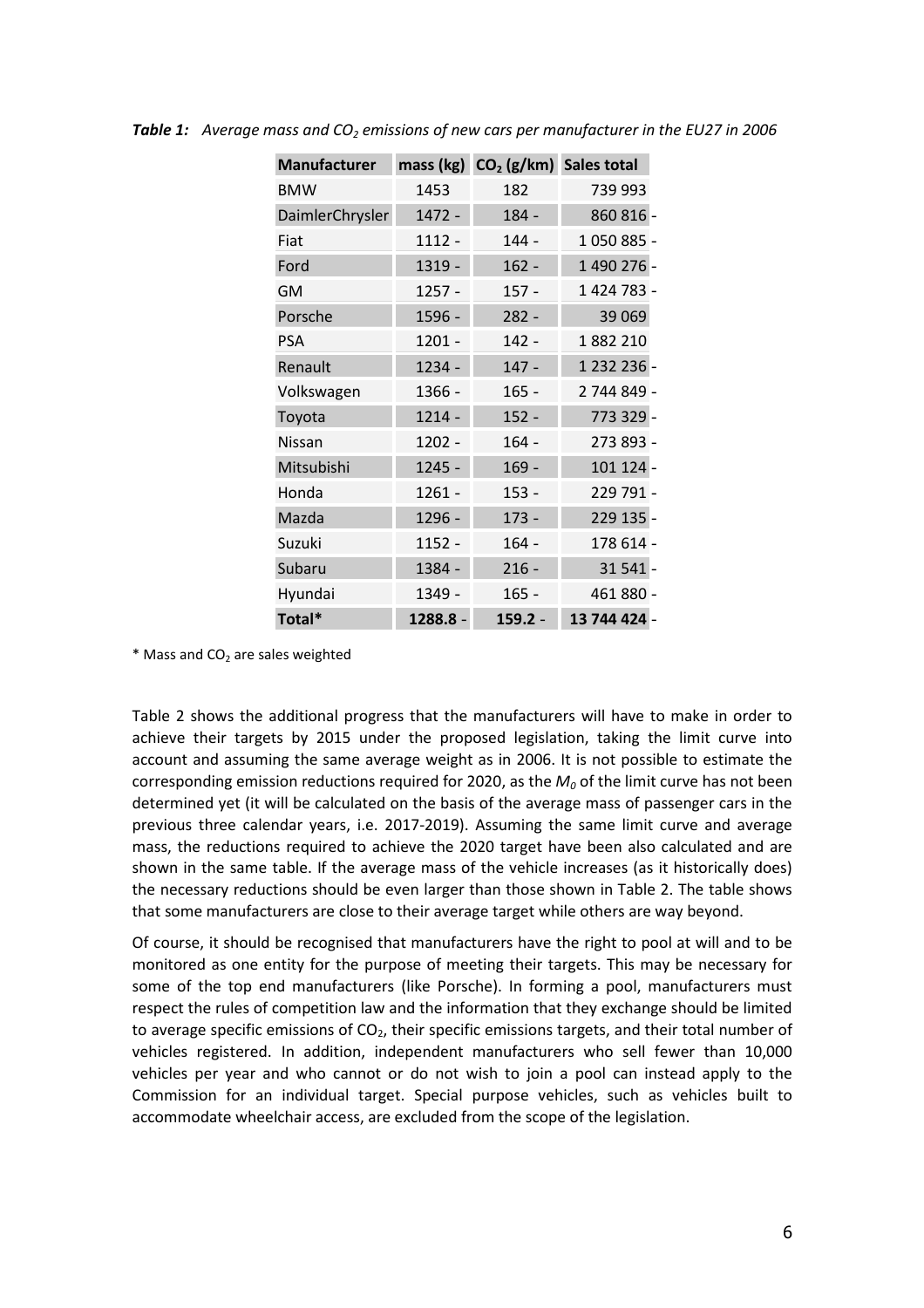| <b>Manufacturer</b> | CO <sub>2</sub> reduction (g/km)<br>in 2015 | $CO2$ reduction (g/km)<br>in 2020 |
|---------------------|---------------------------------------------|-----------------------------------|
| PSA Peugeot-Citroen | 16                                          | 51                                |
| Renault             | 20                                          | 55                                |
| Fiat                | 22                                          | 57                                |
| Honda               | 25                                          | 59                                |
| Toyota              | 25                                          | 60                                |
| <b>GM</b>           | 28                                          | 63                                |
| Ford                | 30                                          | 66                                |
| Volkswagen          | 31                                          | 66                                |
| Hyundai             | 32                                          | 67                                |
| Nissan              | 38                                          | 73                                |
| Suzuki              | 41                                          | 75                                |
| Mitsubishi          | 41                                          | 76                                |
| Mazda               | 43                                          | 78                                |
| <b>BMW</b>          | 45                                          | 80                                |
| DaimlerChrysler     | 46                                          | 81                                |
| Subaru              | 81                                          | 117                               |
| Porsche             | 138                                         | 173                               |

<span id="page-8-0"></span>Table 2: CO<sub>2</sub> reductions required to meet 2015 and 2020 targets by manufacturer

The regulation does not specify the technology by which the  $CO_2$ -average level should be reached (technology-neutral approach) by manufacturer, i.e. whether small, gasoline, diesel, hybrid, plug-in hybrids, electric or alternative fuel vehicles will be introduced, as long as the average CO<sub>2</sub> emission level is reached. It should also be made clear that the mean CO<sub>2</sub> levels refer to the certification test procedure (i.e. the New European Driving Cycle – NEDC to be used for emission measurement). However, the  $CO<sub>2</sub>$  emission rate for each technology to be introduced will depend on the actual driving pattern in real-world operation. It has to be expected that different vehicle technologies will perform differently over real-world operation, despite meeting the target of 95 g/km over the NEDC. For example, a hybrid gasoline vehicle is a very good performer (low CO<sub>2</sub>) in urban driving through the frequent involvement of the electric motor and the regeneration of braking energy back to the batteries. However, in highway driving where the electric motor has only a secondary role to play and braking is infrequent, a small diesel vehicle may actually be a better performer due to the higher efficiency of the diesel engine over the gasoline engine in the hybrid vehicle. Therefore, the NEDC value alone is not necessarily the only determinant of  $CO<sub>2</sub>$  emissions of each technology in real-world driving. As a result, the mean  $CO<sub>2</sub>$  emission of the stock in real-world conditions will depend on the penetration rates of different new technologies, and the difference in CO<sub>2</sub> emissions of each technology between real-world and type-approval driving conditions.

This study attempts a first assessment of the potential impact in  $CO<sub>2</sub>$  emissions of the introduction of new technologies at a different penetration rate. The simulation performs two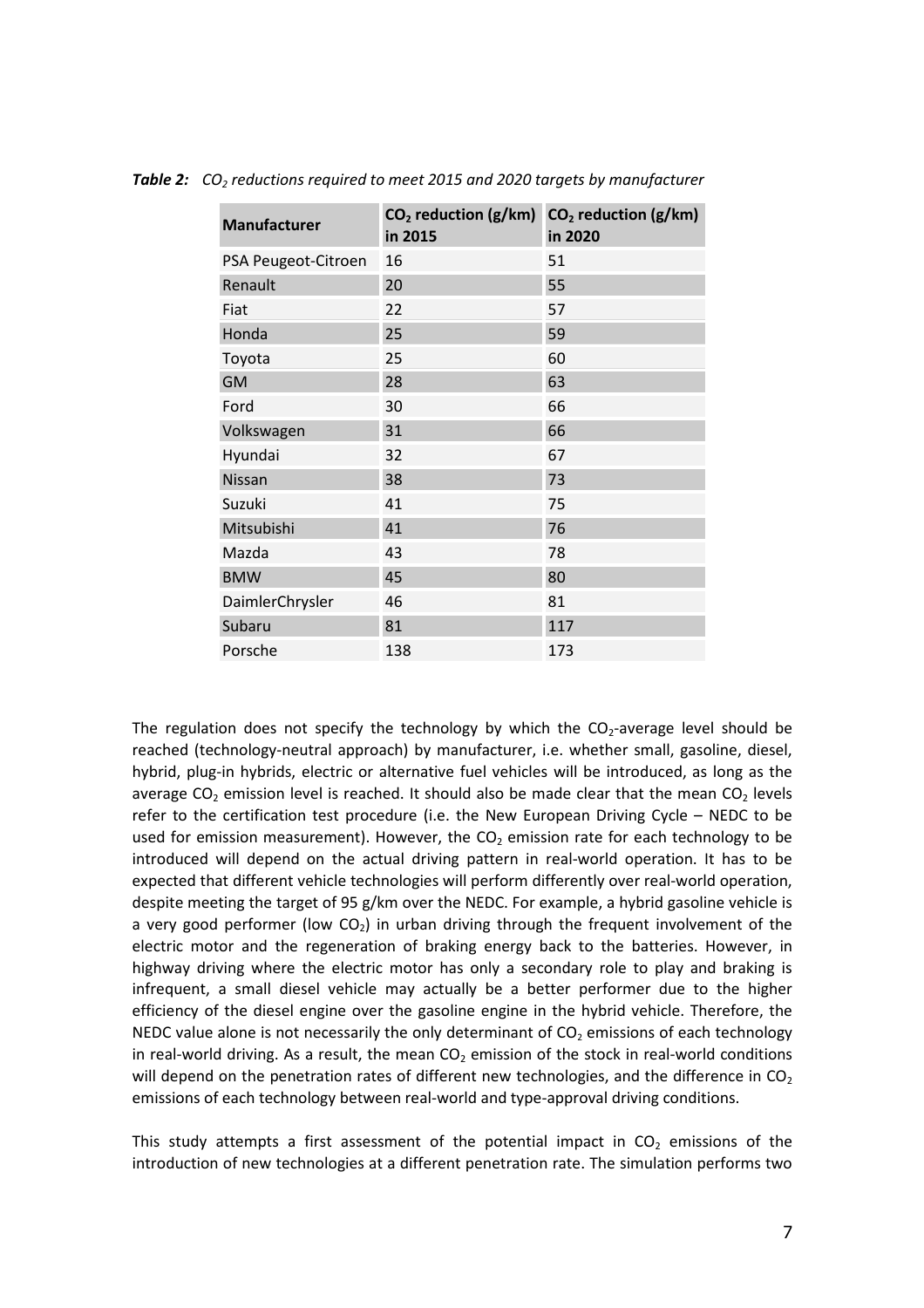<span id="page-9-0"></span>tasks: First, it simulates the  $CO<sub>2</sub>$  emission of expected vehicle technologies in real-world conditions. Second, it simulates in different scenarios the penetration of these technologies in the European stock, based on established projections of stock growth in Europe.

# **2. Methodology – modelling**

 For the purposes of the present study, the CRUISE model, AVL's vehicle and powertrain level simulation tool [\(https://www.avl.com/cruise1](https://www.avl.com/cruise1)), was used to simulate vehicle engine operation over certain driving cycles. CRUISE is a vehicle simulator. In principle, a vehicle is graphically setup, providing all kinds of powertrain details (wheel size, gearbox, differential, engine type, etc.). Then an engine map is given, where the engine characteristics (be it consumption, pollutants, noise, etc.) are provided as a function of the engine speed and power. Then the vehicle is allowed to operate over different speed profiles (driving cycles) and the software simulates the vehicle and engine operation by which it can produce total fuel consumed and total emissions produced. The success in the simulation depends on the quality of input data delivered both on the vehicle and engine fronts.

 For this study, the main variables which were used as an input to the model were fuel consumption engine maps, rated engine power, frontal area and aerodynamic drag, vehicle mass, rolling resistance coefficient(s), gear and final drive ratios, wheel diameter and dimensions and weight of various components. These data were retrieved from several sources such as measured coast down curves, measured engine maps, type approval data (VCA, 2010), literature (scientific papers, ordinary press, magazines, press releases) and specialised websites.

 The following approach was implemented: First, some typical gasoline and diesel cars from the European stock were selected and converted through simulation to meet the 95 g/km target. This means that 'conventional' technology vehicles of today were further refined to meet future emission targets. This is one path of achieving the 95 g/km requirement, i.e, by gradual improvements on existing widespread technologies. The second approach was to simulate two advanced technology vehicles which may achieve  $CO<sub>2</sub>$  emissions already below the 95 g/km requirement. Two vehicle technologies were selected towards this target, the first being the well-known gasoline hybrid technology, where an electric motor is used to assist the engine during acceleration and high load conditions. The second advanced technology has been an electric car with a gasoline range extender. Such a configuration also consists by an internal combustion engine and electric motor by the power to the wheels is only provided by the electric motor. The engine is only used to power a generator that drives the electric motor.

 [Figure 1](#page-10-0) shows some typical 'advanced' vehicle technologies and their characteristics. The power is shown combined and separately for the internal combustion engine (ICE) and the electric motor (EM). The tailpipe  $CO<sub>2</sub>$  emissions are according to the manufacturer over the certification test. The range is shown again combined and for vehicle operation only on the electric mode (EV). This table only serves as an example to demonstrate the foreseeable available technologies. Out of them we decided to model a full hybrid and an electric vehicle with a range extender, as two vehicle representatives that can achieve low  $CO<sub>2</sub>$  without compromises in the performance or the range achieved.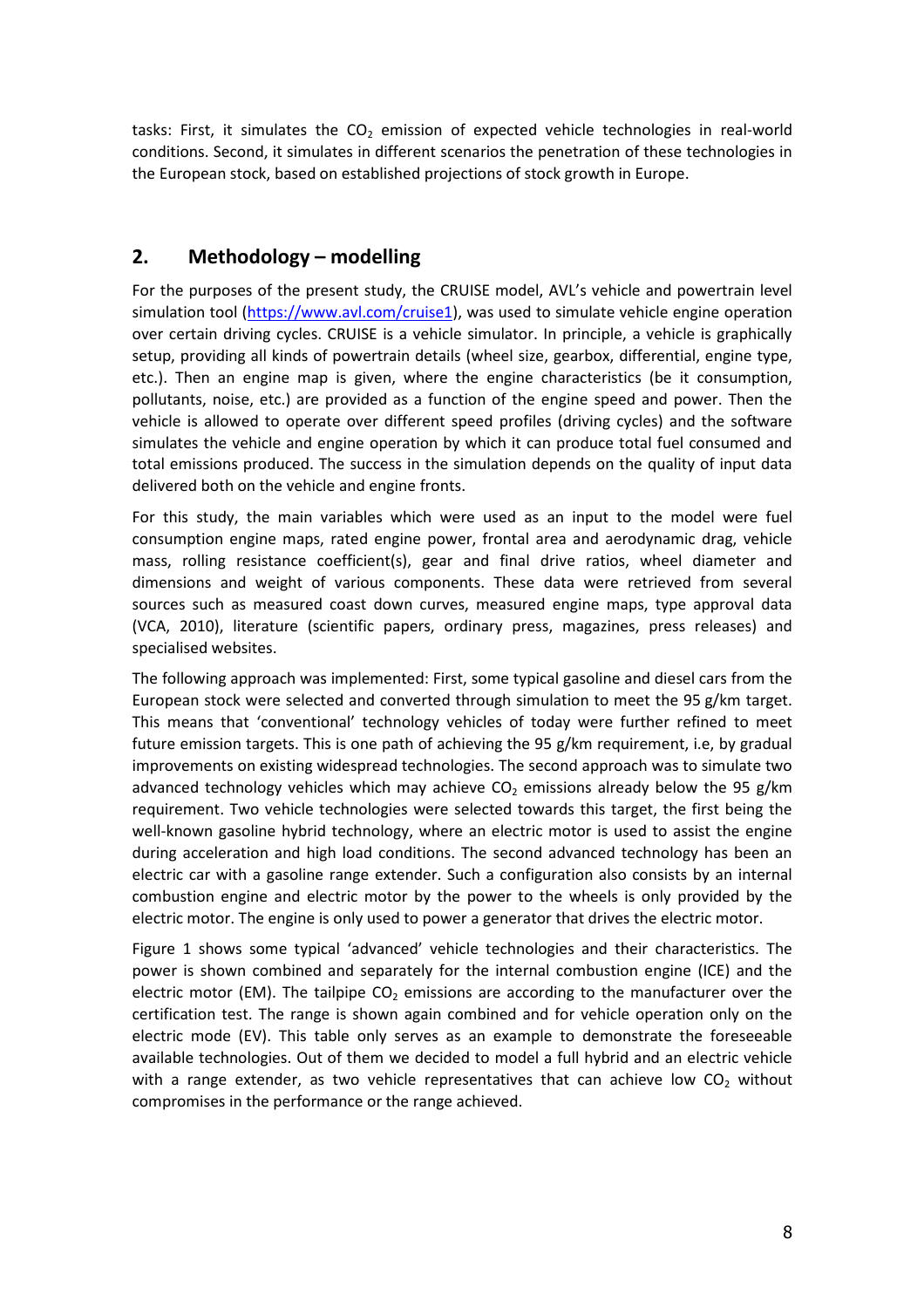<span id="page-10-0"></span>

| Technology<br>/Type                   | Example            | Power<br>(KW)           | Tailpipe $CO2$<br>(g/km) | Range<br>(km)   |
|---------------------------------------|--------------------|-------------------------|--------------------------|-----------------|
| Mild Hybrid<br>Honda Insight          |                    | 72<br>(ICE: 65, EM: 10) | 101                      | 800<br>(EV:0)   |
| Full Hybrid<br><b>Toyota Prius</b>    | $\circledast$<br>⊛ | 98<br>(ICE: 73, EM: 60) | 89                       | 1000<br>(EV 20) |
| Pluf-in Hybrid<br><b>Toyota Prius</b> |                    | 98<br>(ICE: 73, EM: 60) | 59                       | 1500<br>(EV 40) |
| EV+Range<br>extender<br>Opel Ampera   |                    | 111 EM<br>(ICE: 60)     | $0 - 40$ g/km            | 800<br>(EV: 60) |
| Pure EV<br>Tesla Roadster             |                    | 212                     | 0                        | EV: 400         |

 *Figure 1: Typical 'advanced' vehicles and their characteristics*

# **3. Vehicle configuration**

 In view of the 95 g/km target for 2020, four technologies are examined, which are expected to meet or exceed this target. These include a small gasoline car, a small diesel car, a gasoline hybrid and an electric vehicle with range extender. Two different models from each of the former two categories were selected for the purposes of this study, as described in the following.

 Two popular vehicle models, the *Peugeot 107 1.0* and the *Ford Ka 1.2 Duratec*, were selected as representatives of the small gasoline car category. The Peugeot has one of the lowest  $CO<sub>2</sub>$  emission value of conventional vehicles in the market today (108 g/km), while the Ford, mainly due to its size, is some 30 g/km off the 2020 target. This is however a widespread vehicle in the European stock. The two small diesel cars selected include the *Smart fortwo cdi*, which is already below the 95 g/km limit, and the *Fiat 500 1.3 MTJ*, which is a typical small diesel vehicle with  $CO<sub>2</sub>$  emissions close to the 2020 target. Key technical specifications for these vehicles are presented in Table 3. The type approval (TA)  $CO<sub>2</sub>$  emissions reported by the manufacturer for each vehicle are also included in the table.

| Input parameter         | Peugeot 107 | <b>Ford Ka</b>              | <b>Smart fortwo</b>         | <b>Fiat 500</b> |
|-------------------------|-------------|-----------------------------|-----------------------------|-----------------|
| Empty vehicle mass (kg) | 790         | 940                         | 650                         | 960             |
| Drag coefficient        | 0.30        | 0.34                        | 0.34                        | 0.32            |
| Frontal area $(m2)$     | 2.20        | 2.11                        | 2.10                        | 2.42            |
| Engine capacity (I)     | 1.0         | 1.2                         | 0.8                         | 1.25            |
| Gearbox                 |             | Manual 5 gear Manual 5 gear | Manual 5 gear Manual 5 gear |                 |
| Fuel type               | Gasoline    | Gasoline                    | <b>Diesel</b>               | <b>Diesel</b>   |

 *Table 3: Main technical data for the selected small gasoline and diesel cars*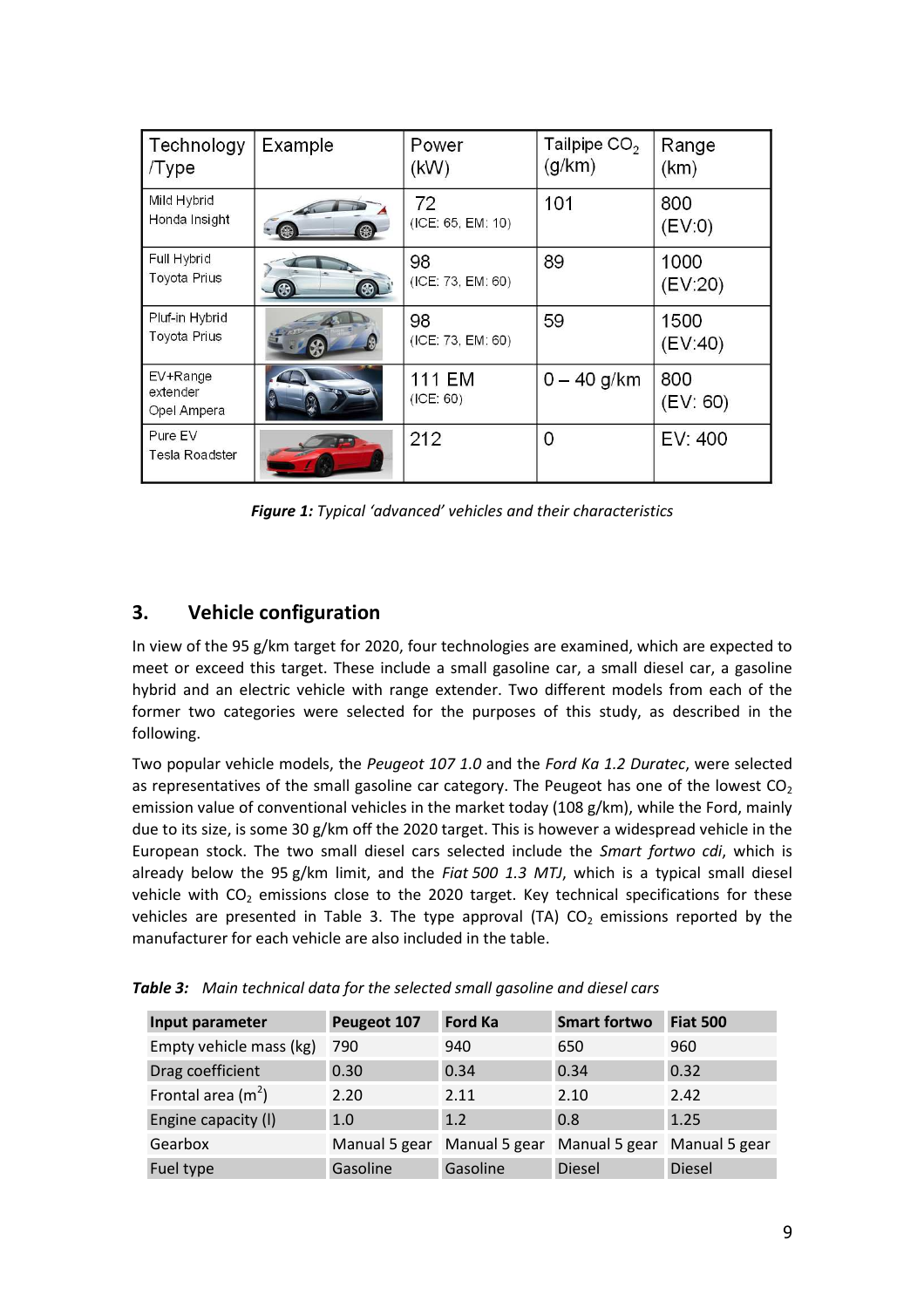| Max engine torque (Nm) 100    | 102 | 110 | 145 |
|-------------------------------|-----|-----|-----|
| Max engine power (kW) 50      | 51  | 45  | -55 |
| TA $CO2$ emissions (g/km) 108 |     | 88  | 110 |

 A full hybrid electric mid-size car (Toyota Prius) and an electric vehicle with range extender (Opel Ampera) were also selected. The  $CO<sub>2</sub>$  emissions of the third generation Toyota Prius (2010 model year) are as low as 89 g/km, significantly reduced compared to the 104 g/km of the previous (2<sup>nd</sup>) generation Pius. The Opel Ampera uses electricity (provided through the grid) as its primary power source and gasoline as a secondary power source to generate electricity through an internal combustion engine. In contrary to a hybrid or plug-in hybrid, that use both the internal combustion engine and the electrical motor to directly power the wheels, an electric vehicle with a range extender is only propelled by the electric drive unit and the engine is only used to power a generator and produce electricity to recharge the batteries. This is why it is equipped with stronger electrical motor and larger batteries than hybrid vehicles. The Opel Ampera (expected in the European market at the beginning of 2011) will be the first vehicle introducing this technology and, according to the manufacturer, will have a battery range of 60 km. Within this range, it emits no tailpipe  $CO<sub>2</sub>$ , as it is practically driven as an electric vehicle. Key technical specifications for these two vehicles are presented in Table 4.

TA CO<sub>2</sub> emissions for the Opel Ampera are determined by the test procedure described in UN- ECE Regulation 101 (2005). According to this, two tests are carried out, one with a fully charged battery and one with a battery in minimum state of charge. Weighted values of  $CO<sub>2</sub>$ emissions are then calculated with the following formula:

$$
M_{HEV} = (D_e \times M_1 + D_{av} \times M_2) / (D_e + D_{av})
$$

Where  $M_{HEV}$  is the mass emission of CO<sub>2</sub> (in g/km),  $M_1$  is the mass emission of CO<sub>2</sub> (in g/km) with a fully charged electrical energy/power storage device,  $M_2$  is the mass emission of CO<sub>2</sub> (in g/km) with an electrical energy/power storage device in minimum state of charge (maximum discharge of capacity), *De* is vehicle's electric range and *Dav* = 25 km is the assumed average distance between two battery recharges).

| Input parameter                | <b>Toyota Prius</b>  | <b>Opel Ampera</b> |
|--------------------------------|----------------------|--------------------|
| Empty vehicle mass (kg)        | 1379                 | n.a.               |
| Drag coefficient               | 0.25                 | n.a.               |
| Frontal area $(m2)$            | 2.61                 | n.a.               |
| Engine displacement (I)        | 1.8                  | 1.4                |
| Gearbox                        | <b>Automatic CVT</b> | n.a.               |
| Fuel type                      | Gasoline             | Gasoline           |
| Max engine torque (Nm)         | 142                  | 125                |
| Max engine power (kW)          | 73                   | 66                 |
| Max electric motor torque (Nm) | 207                  | 370                |
| Max electric motor power (kW)  | 60                   | 111                |
| Max battery capacity (Ah)      | 6.5                  | 45                 |
| TA $CO2$ emissions (g/km)      | 89                   | < 40               |

 *Table 4: Main technical data for the hybrid and the electric vehicle*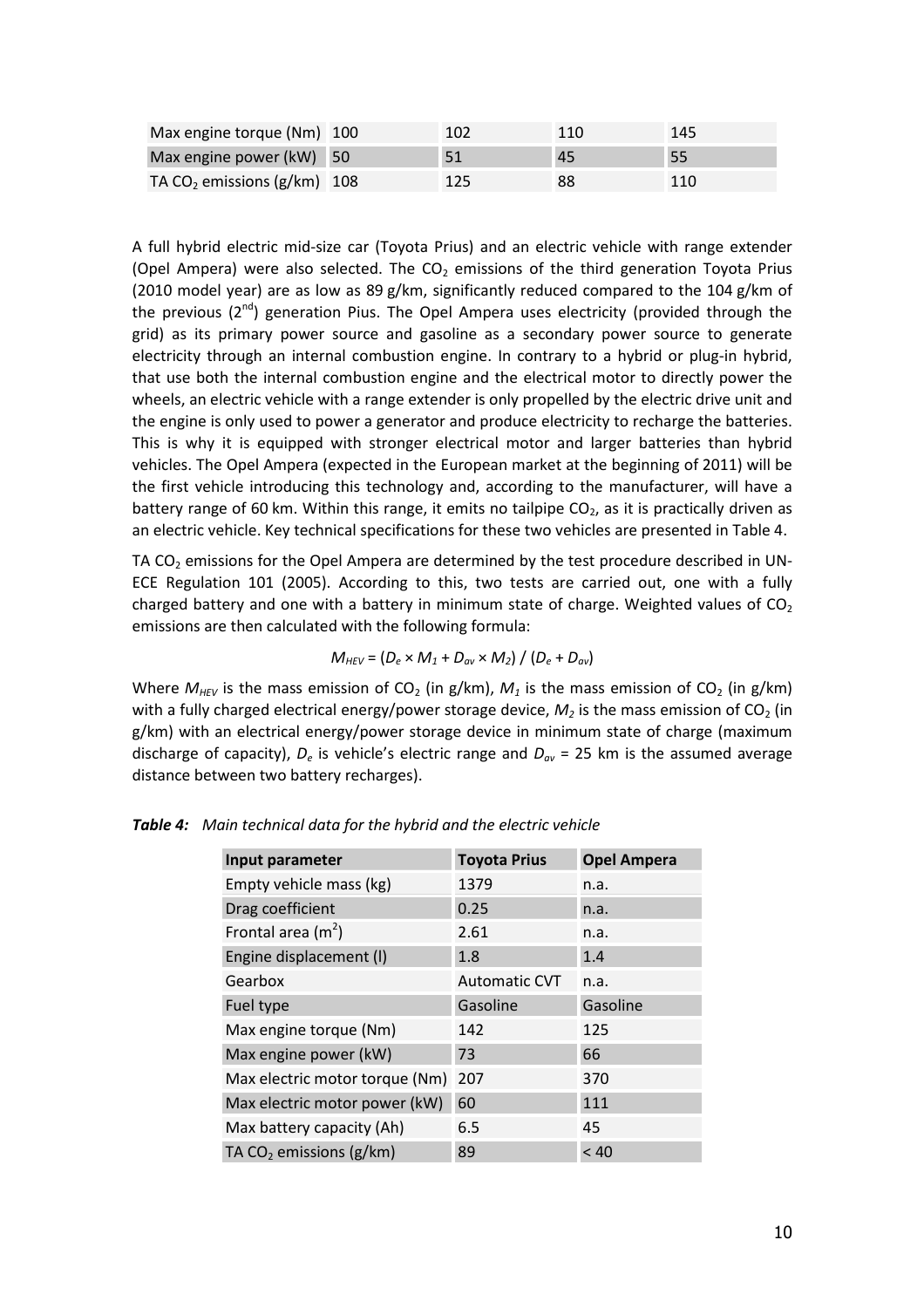# <span id="page-12-0"></span> **4. Baseline simulations**

 As a first step, the vehicles selected were set-up within the CRUISE model to calculate their type approval CO<sub>2</sub> emissions. To this aim, all input parameters collected related to vehicle, engine, transmission, wheel, electric motor and battery were introduced into the software. In case any of these data were not available, CRUISE default values were used (e.g. the default values for the electric vehicle with range extender were used for simulating the Opel Ampera). Since the specific engine performance maps for these vehicles were not available, generic maps from Euro 5 technology vehicles were used for the gasoline and the diesel engines respectively. These were scaled to match the rated power of the two vehicles. Once the vehicles were set-up, the combined legislated driving cycle was simulated. The NEDC consists of an urban sub-cycle (Urban Driving Cycle – UDC) and an extra urban sub-cycle (Extra Urban Driving Cycle – EUDC). Where necessary, the engine maps were calibrated to match the fuel consumption reported by each manufacturer.

For a correct calculation of energy consumption and  $CO<sub>2</sub>$  emissions of the hybrid and the extended range electric vehicle, the battery's state of charge (SOC) at the end of the test should be the same as in the beginning. Otherwise, the occurring difference (ΔSOC) has to be determined and accounted for in the calculation of energy consumption and  $CO<sub>2</sub>$  emissions. In order to correct ΔSOC in CRUISE, multiple runs over the NEDC were performed to phase out the SOC variations. These simulations showed that ΔSOC affected significantly fuel consumption and  $CO<sub>2</sub>$  emissions.

 As a second step, various options to reduce fuel consumption and thus achieve the 95 g/km target were examined for the conventional technologies, i.e. small gasoline and diesel vehicles. The influence of the following parameters has been investigated by the model simulations:

- Vehicle weight
- Engine power
- Drag coefficient
- Frontal area
- Rolling resistance
- Inertia of rotating masses
- Type of gear box (automatic, manual)
- Number of gears and transmission ratio of gears and axis
- Energy consumption of auxiliaries
- Start stop function of the engine

 From the above parameters, those with the greater influence on fuel consumption were selected. These include vehicle weight, aerodynamics, transmission, rolling resistance and engine efficiency. The range by which these parameters were varied depends on the market information of the respective vehicle category.

 As an example, the fuel consumption of the Ford Ka needs to be improved significantly in order to achieve a 30 g/km CO<sub>2</sub> reduction. Based on the technical data shown in [Table 3](#page-10-0) as well as technical data from other competitive cars, it is evident that vehicle weight reduction will be one of the first options for the manufacturer. On the other hand, though having a high  $CO<sub>2</sub>$ reduction potential, it is envisaged that the manufacturers will not opt for reducing engine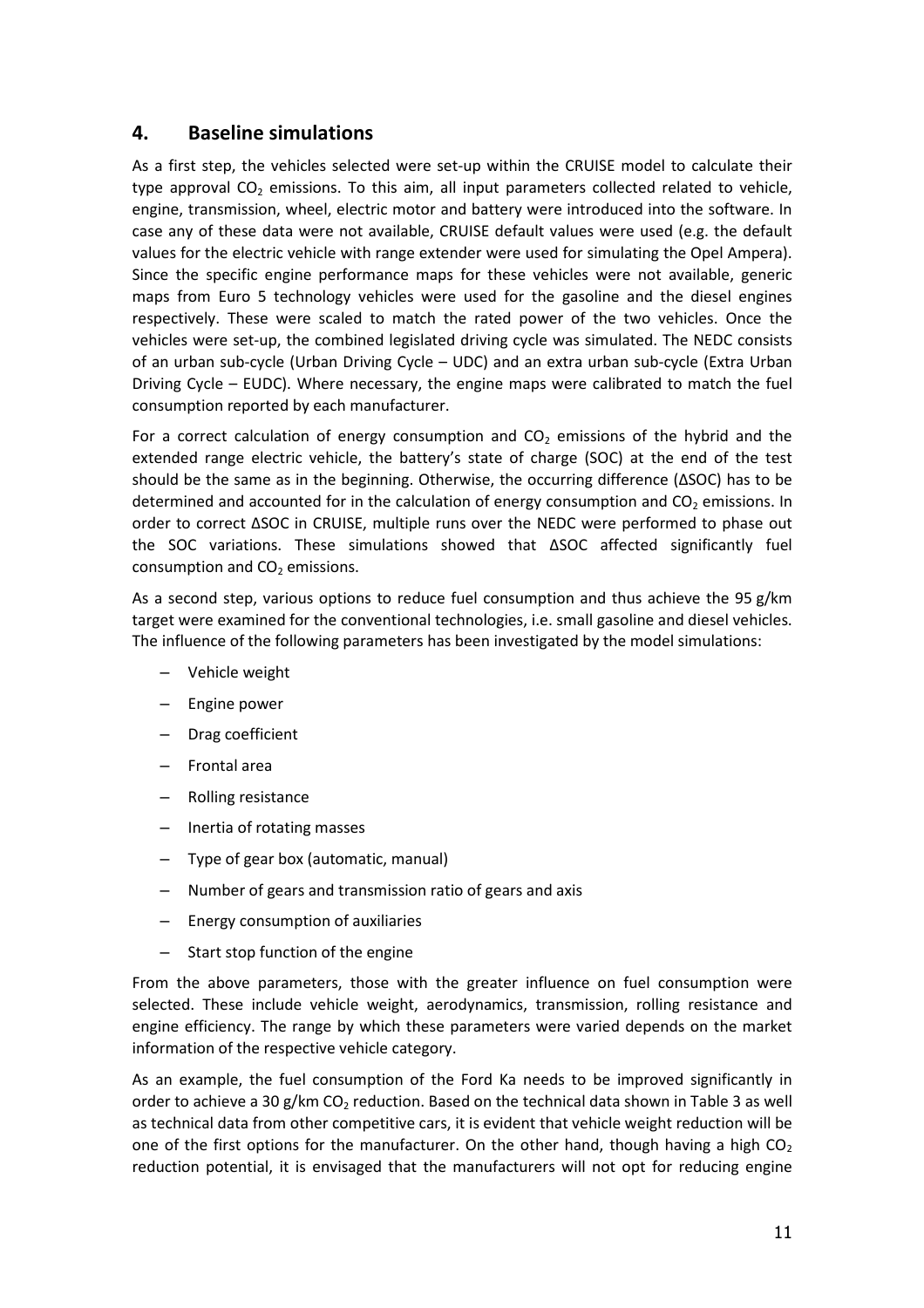<span id="page-13-0"></span> power. This is based on observations of the market trend over the last years, where vehicles have become more efficient without reducing engine power. Therefore, only marginal reductions should be expected, if really necessary.

 On the other hand, advanced engine technologies such as variable valve timing and lift, turbocharging, direct fuel injection, and cylinder deactivation can be used to reduce engine losses and thus increase engine efficiency. However, the margin for such technological improvements is rather limited.

 The options assumed for the simulations are mainly lower vehicle weight, air drag and rolling resistance improvements, more dense gearbox ratios and, and secondarily lower engine power and improved engine efficiency. From the vehicles described above, both small gasoline cars and one small diesel car will need to cut their  $CO<sub>2</sub>$  emissions in view of the 95 g/km target. The assumed changes for these three vehicles to achieve the 2020 target are summarised in Table 5. The other three vehicles already comply with the emission standard and thus no further changes are assumed here, although it is possible that their  $CO<sub>2</sub>$  emission level will be reduced even further in view of the 2020 targets. The resulting reductions in type approval  $CO<sub>2</sub>$ emissions as calculated with CRUISE are also included in the same table.

| Input parameter    | Peugeot 107 | <b>Ford Ka</b> | <b>Fiat 500</b> |
|--------------------|-------------|----------------|-----------------|
| Empty vehicle mass | $-10%$      | $-25%$         | $-10%$          |
| Drag coefficient   | $-10%$      | $-20%$         | $-20%$          |
| Engine power       | $0\%$       | $0\%$          | $0\%$           |
| Gear ratios        | 0%          | $+15%$         | 0%              |
| Rolling resistance | $0\%$       | $0\%$          | $0\%$           |
| Engine efficiency  | $+5%$       | $+5%$          | $+5%$           |
| TA $CO2$ emissions | $-11%$      | $-22%$         | $-11%$          |

Table 5: Assumed changes in vehicle specifications of the two small gasoline cars and one  *small diesel car and calculated CO2 reductions* 

 It should be noted that the values assumed in Table 5 are not the only options, but they just present an example of how the 95 g/km target can be reached, based on observed current trends and expected future developments. Several other options exist; identifying all these options is however outside the scope of this study.

# **5. Real-world emission performance**

 In order to determine fuel consumption of the above selected vehicles under real-world driving conditions, and not only under type approval, the Artemis driving cycles were introduced in CRUISE. These were developed in the framework of a large-scale scientific programme (Assessment and Reliability of Transport Emission Models and Inventory Systems – ARTEMIS), funded by the European Commission and aiming at the development of a harmonised emission model. The Artemis cycles are distinguished into three driving cycles that simulate different road operating conditions: An urban cycle (Artemis Urban) resembling urban driving conditions, a semi-urban cycle (Artemis Road) simulating the operation of the vehicle in a regular medium-speed road, and an extra urban cycle (Artemis Motorway) simulating the operation in a high-speed road (André, 2004). The three Artemis cycles can be further split into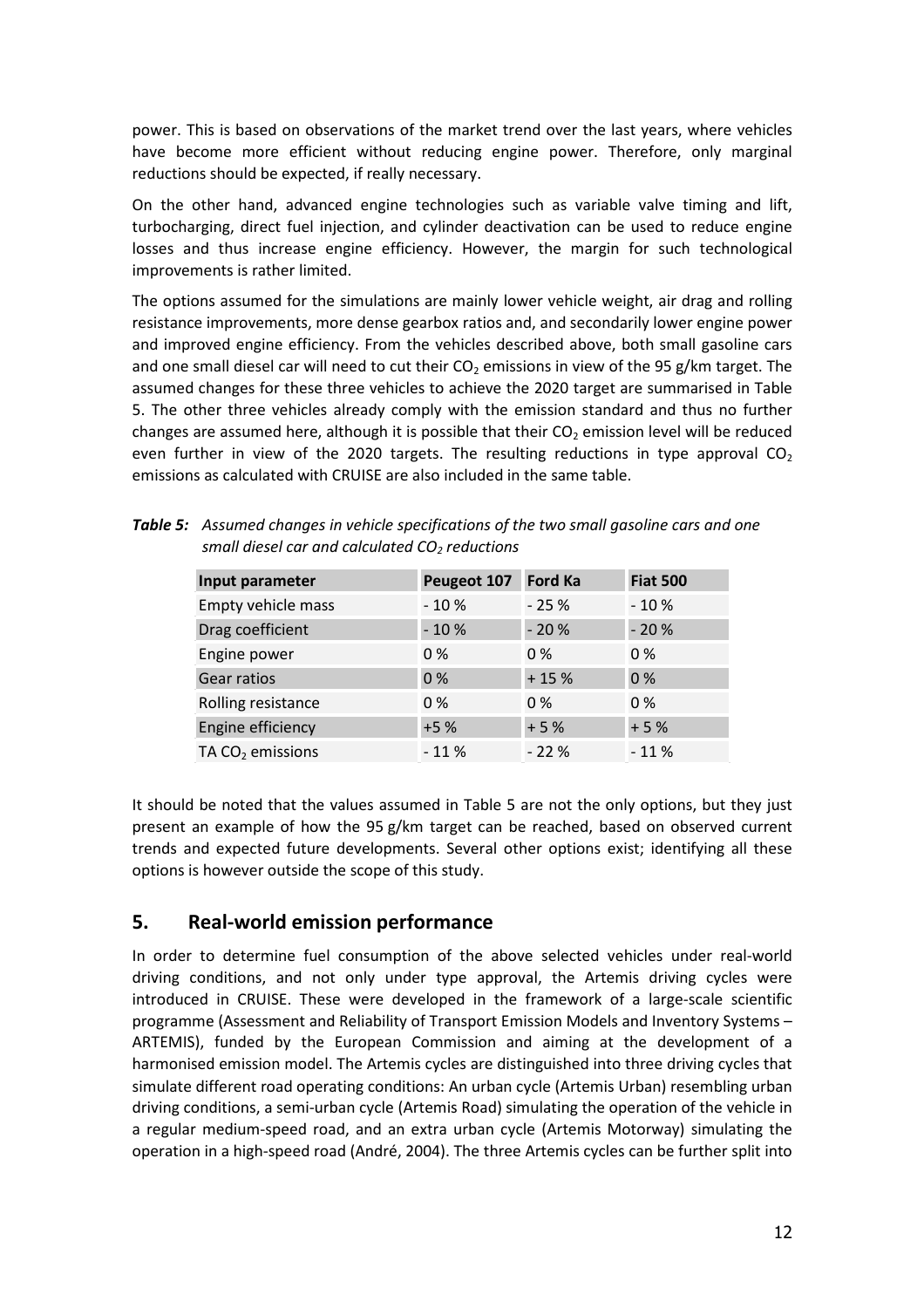sub-cycles, i.e. Artemis Urban (1-5), Artemis Road (1-5) and Artemis Motorway (1-4). The speed profile of the Artemis cycles and the NEDC are presented in Figure 2.



 *Figure 2: The type approval (NEDC) and the Artemis driving cycles* 

The simulated  $CO<sub>2</sub>$  emissions of the above vehicles over the NEDC and Artemis driving cycles are presented in the following tables. Emissions of the vehicles as they are presently and with the assumed changes in view of the 2020 target are included in the tables.

Table 6 summarises the simulated  $CO<sub>2</sub>$  emissions for the two small gasoline vehicles. The results show that the two vehicles are expected to have similar performance in terms of fuel consumption and  $CO<sub>2</sub>$  emissions in 2020 (differences below 5%), which is largely due to the similar technical characteristics of the two vehicles after the changes introduced. Real-world emissions are higher by 11 to 17 % on average compared to type approval.

| <b>Driving cycle</b> | Peugeot 107 |       | <b>Ford Ka</b> |       |
|----------------------|-------------|-------|----------------|-------|
|                      | Year 2010   | 2020  | 2010           | 2020  |
| <b>UDC</b>           | 143.4       | 132.8 | 163.2          | 137.1 |
| <b>EUDC</b>          | 89.3        | 79.6  | 102.4          | 77.7  |
| <b>NEDC</b>          | 109.0       | 97.0  | 124.8          | 97.5  |
| Artemis urban        | 168.6       | 154.7 | 193.3          | 160.1 |
| Artemis road         | 101.3       | 90.7  | 119.9          | 90.9  |
| Artemis motorway     | 126.9       | 111.4 | 145.5          | 107.2 |
| Artemis (all)        | 122.7       | 110.4 | 143.7          | 108.6 |

**Table 6:** Simulated CO<sub>2</sub> emissions (in g/km) of the two small gasoline cars over the NEDC and  *the Artemis driving cycles*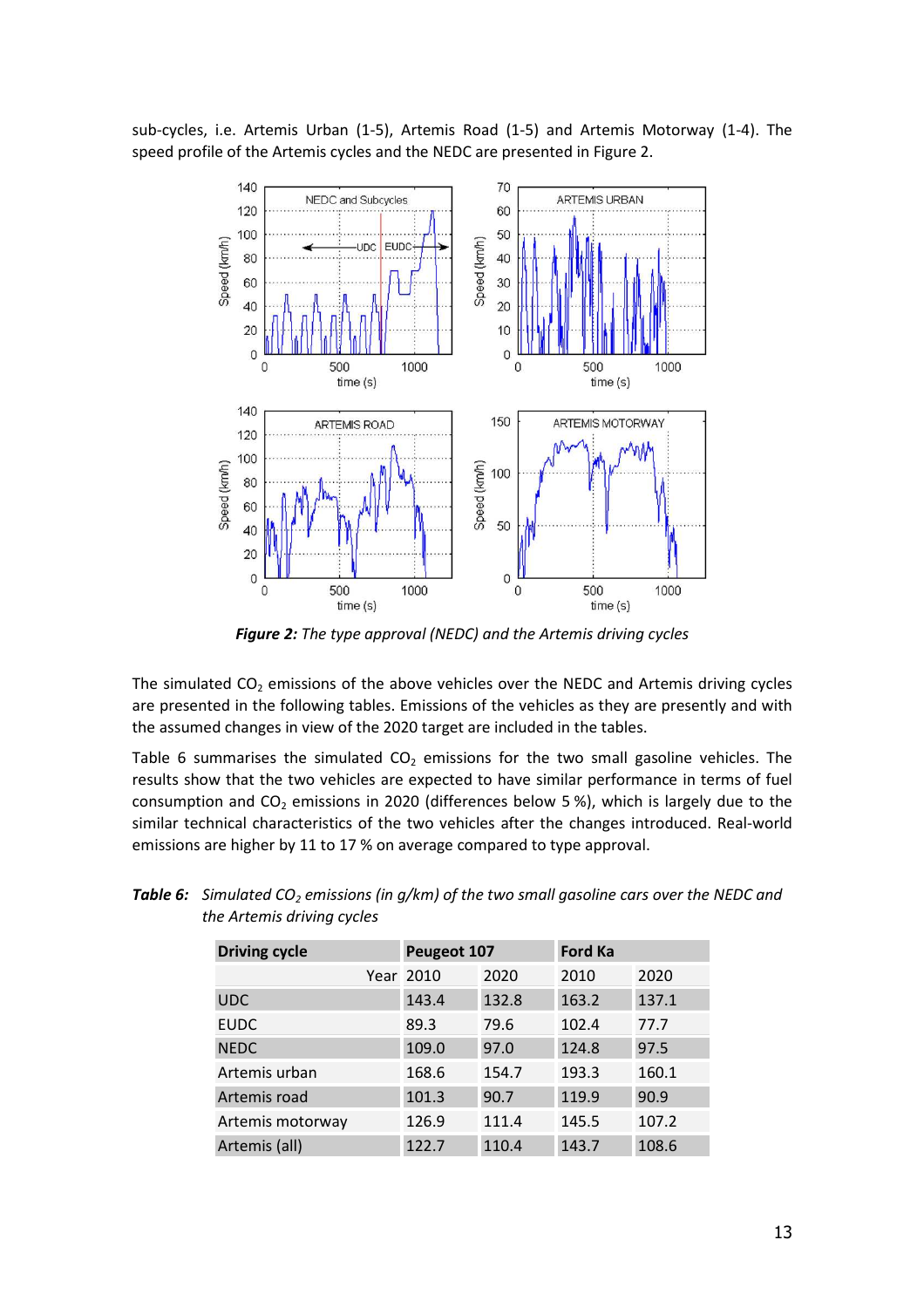<span id="page-15-0"></span> The simulation results for the two small diesel vehicles are summarised in Table 7. The Smart, compared to the Fiat, has lower  $CO<sub>2</sub>$  emissions ranging from 20-30 % in the low and high speed range (average speeds below 30 and above 90 km/h) to 5-20 % for intermediate average speeds. Similarly to the small gasoline cars, real-world emissions are higher by 10 to 15 % on average compared to type approval. The difference is considerably larger for urban cycles (by about 25-30 %) than for extra-urban conditions (up to 10 %).

| <b>Driving cycle</b> | <b>Smart Fortwo</b> |       | <b>Fiat 500</b> |       |  |
|----------------------|---------------------|-------|-----------------|-------|--|
|                      | Year 2010           | 2020  | 2010            | 2020  |  |
| <b>UDC</b>           | 110.1               | 110.1 | 119.0           | 116.4 |  |
| <b>EUDC</b>          | 81.3                | 81.3  | 100.4           | 85.2  |  |
| <b>NEDC</b>          | 89.1                | 89.1  | 108.8           | 96.5  |  |
| Artemis urban        | 141.6               | 141.6 | 163.3           | 144.2 |  |
| Artemis road         | 76.0                | 76.0  | 119.0           | 94.9  |  |
| Artemis motorway     | 104.9               | 104.9 | 134.2           | 107.2 |  |
| Artemis (all)        | 97.0                | 97.0  | 131.1           | 111.4 |  |

**Table 7:** Simulated CO<sub>2</sub> emissions (in g/km) of the two small diesel cars over the NEDC and the  *Artemis driving cycles* 

 Table 8 summarises the simulation results for the hybrid and the extended range electric vehicle. The hybrid vehicle has particularly low  $CO<sub>2</sub>$  emissions over the hot UDC (74.5 g/km), due to the electrical operation. However, the type approval is by definition a cold cycle and thus the CO<sub>2</sub> emissions over the urban part are increased by about 38 % due to the continuous operation of the ICE in order to heat-up the catalyst. Real-world emissions in urban conditions are in-between these two values, i.e. higher than hot UDC and lower than cold UDC by about 20 %, while they are on the same level for extra-urban cycles.

As mentioned previously, no tailpipe  $CO<sub>2</sub>$  is emitted from the extended range electric vehicle within the battery range and hence the zero values in the table for most driving cycles. When running the Artemis cycles the internal combustion engine is only used for a small part of the motorway cycle (in the last 5 km) to drive the electric generator. The CO<sub>2</sub> emissions for the full Artemis cycles is lower compared to the Motorway cycle as the same amount of  $CO<sub>2</sub>$  emissions are divided by a larger distance travelled (50.8 vs 28.7 km respectively).

 As mentioned previously, these vehicles already meet the 2020 emission target and thus no further reductions are assumed here, although it is possible that their  $CO<sub>2</sub>$  emission level will be further reduced by 2020.

| <b>"able 8:</b> Simulated CO <sub>2</sub> emissions (in $g/km$ ) of the hybrid and the extended range electric car |
|--------------------------------------------------------------------------------------------------------------------|
| over the NEDC and the Artemis driving cycles                                                                       |

| <b>Toyota Prius</b> Opel Ampera |          |
|---------------------------------|----------|
| 103.0                           |          |
| 78.9                            | $\Omega$ |
| 89.9                            |          |
|                                 |          |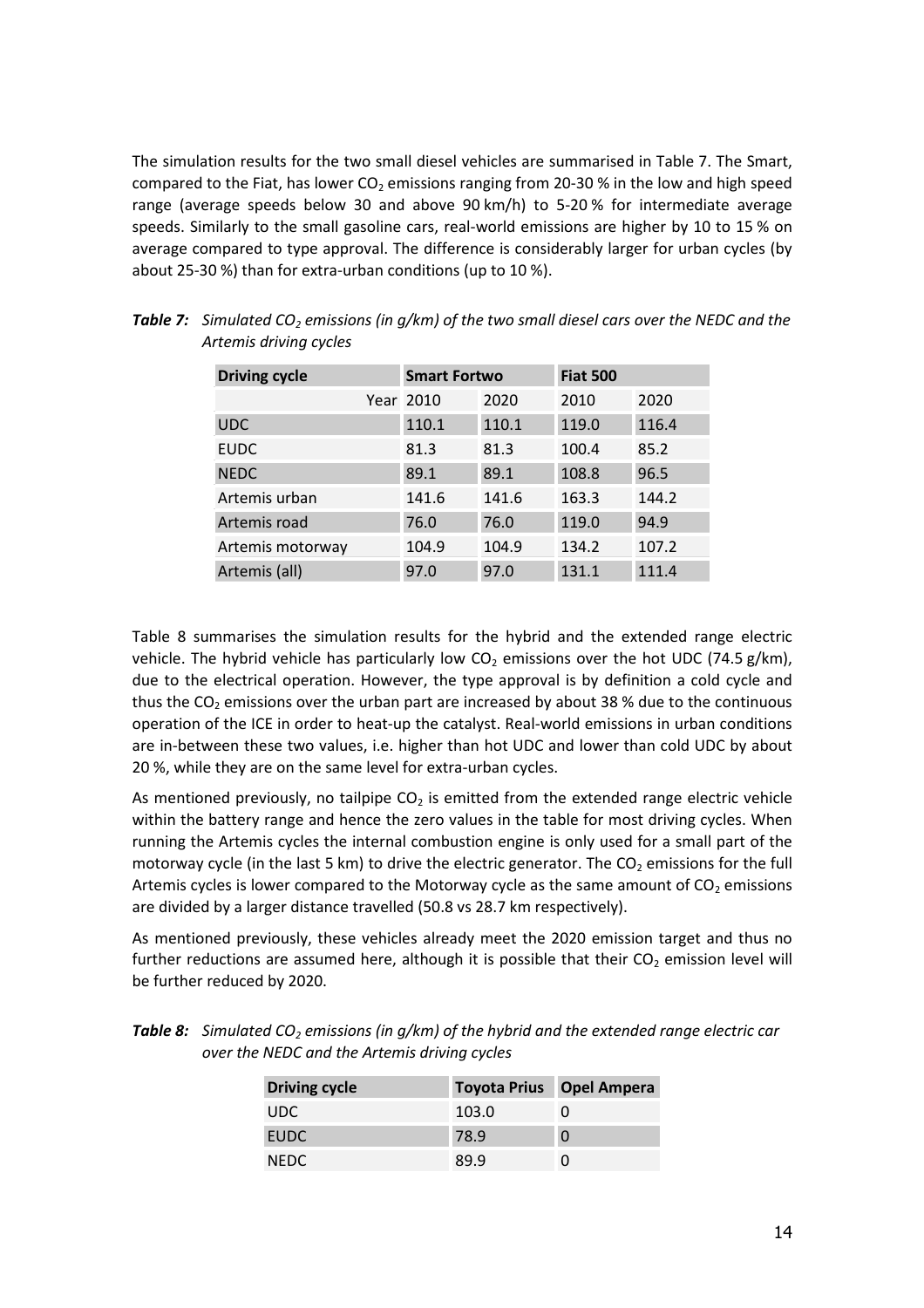<span id="page-16-0"></span>

| Artemis urban    | 89.9  | 0    |
|------------------|-------|------|
| Artemis road     | 72.3  | 0    |
| Artemis motorway | 105.2 | 20.9 |
| Artemis (all)    | 81.1  | 11.8 |

## **6. COPERT-type emission functions**

In order to assess the real-world performance of the above vehicles in 2020, their  $CO<sub>2</sub>$  emissions as a function of average vehicle speed are presented in Figure 3. As expected, fuel consumption and  $CO<sub>2</sub>$  emissions are higher at lower average speeds, they reach a minimum at around 50 to 80 km/h and they increase again for higher average speeds. In general, gasoline cars have higher  $CO<sub>2</sub>$  emission levels compared to diesel cars, due to the lower overall efficiency. Gasoline hybrids perform very well in urban conditions, as they are powered mainly by the electric motor. On the other hand, in highway driving that the vehicle is operated mainly by the thermal engine,  $CO<sub>2</sub>$  emissions are marginally lower than small diesel cars.

 The emission curves clearly show that for vehicles with an internal combustion engine, there is a narrow "speed window" where the  $CO<sub>2</sub>$  emission level is below or close to the 95 g/km target. Outside of this window, the  $CO<sub>2</sub>$  emissions increase considerably. Another interesting observation is that for very low average speeds, such as in urban environments with heavy traffic and congested roads, the  $CO<sub>2</sub>$  emissions may increase dramatically by a factor of up to three for all vehicle technologies.



**Figure 3:** CO<sub>2</sub> emission results of the various technologies as function of average speed

 From the values of [Table 8 i](#page-15-0)t is evident that the above definition of speed-dependent emission factors is not appropriate for the electric vehicles with range extender. This is because the internal combustion engine operates in a steady-state rather than in transient mode as in the case of a conventional vehicle. As a result, the tailpipe  $CO<sub>2</sub>$  emissions may vary substantially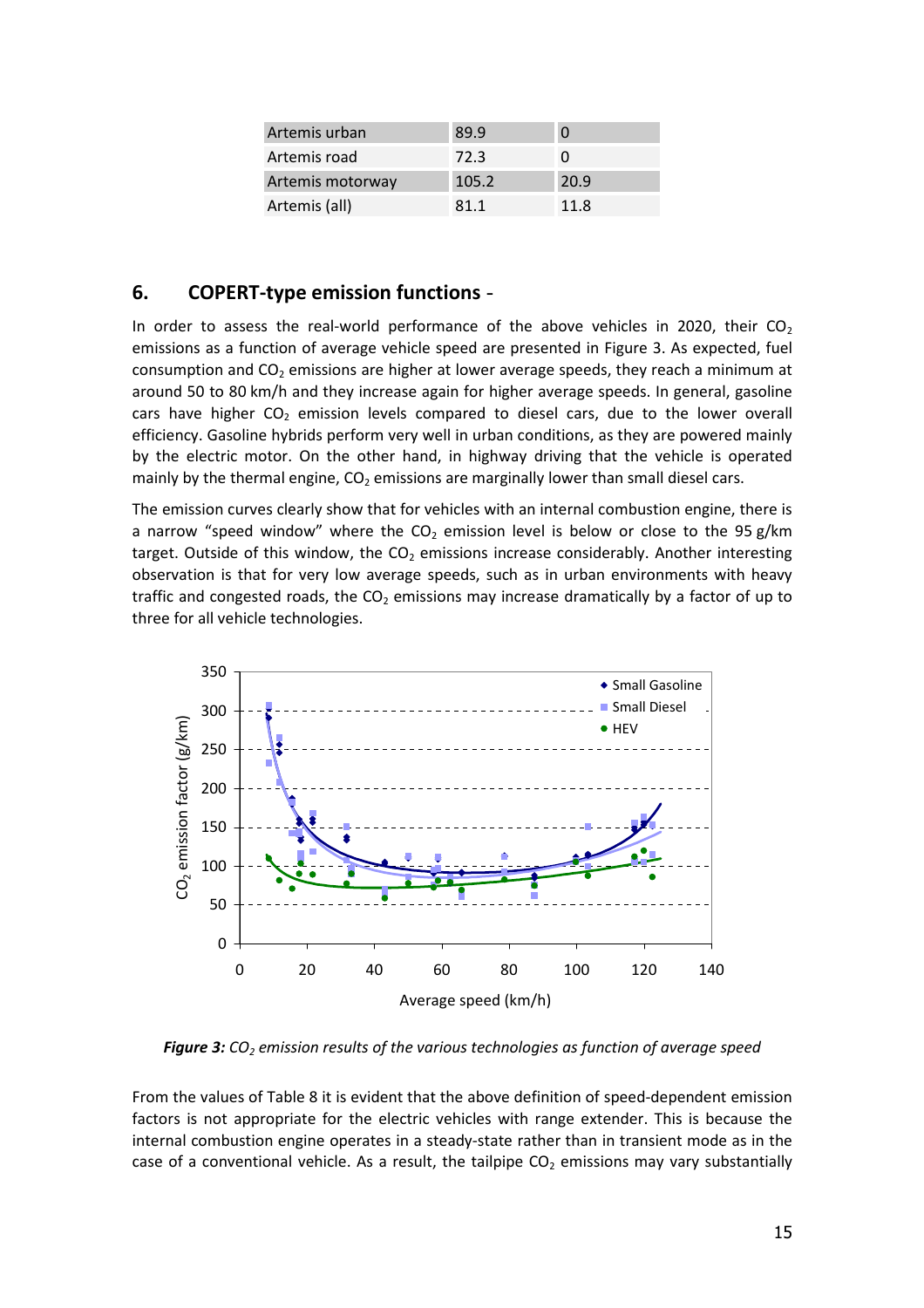<span id="page-17-0"></span> over driving cycles with the same average speed and same dynamics but different distances covered.

 Therefore, the expression of emissions as function of the total trip length is proposed to be used instead. To this aim a set of additional simulations were performed to calculate energy consumption and  $CO<sub>2</sub>$  emissions over longer trips for the range extender vehicle. A simple and straightforward way is by adding additional Artemis Motorway cycles to the existing full set of Artemis cycles. This is a sensible assumption since longer trips (above 50 km) will be most probably run in highway conditions. The results of these simulations are summarised in Table 9.

|                          | <b>Trip length</b><br>(km) | CO <sub>2</sub> emission<br>factor (g/km) | Energy consum.<br>(kWh/km) |
|--------------------------|----------------------------|-------------------------------------------|----------------------------|
| <b>UDC</b>               | 10.94                      | 0                                         | 0.107                      |
| <b>EUDC</b>              | 3.98                       | 0                                         | 0.138                      |
| <b>NEDC</b>              | 6.96                       | 0                                         | 0.126                      |
| <b>Artemis Urban</b>     | 4.87                       | $\Omega$                                  | 0.140                      |
| Artemis Road             | 17.27                      | 0                                         | 0.128                      |
| <b>Artemis Motorway</b>  | 28.7                       | $\Omega$                                  | 0.164                      |
| All Artemis              | 50.9                       | 11.8                                      | 0.150                      |
| All Artemis + 1 Motorway | 79.6                       | 51.1                                      | 0.095                      |
| All Artemis + 2 Motorway | 108.3                      | 69.6                                      | 0.070                      |
| All Artemis + 3 Motorway | 137.0                      | 80.3                                      | 0.055                      |
| All Artemis + 4 Motorway | 165.7                      | 87.4                                      | 0.046                      |
| All Artemis + 5 Motorway | 194.5                      | 92.3                                      | 0.039                      |

**Table 9:** Simulated CO<sub>2</sub> emissions and overall energy consumption of the extended range  *electric car over the NEDC and various combinations of the Artemis driving cycles* 

 It should be noted that the above driving cycles were simulated with a battery fully charged and can be thus considered as individual trips. This explains the fact that no CO<sub>2</sub> is emitted for any of the individual Artemis cycles (trip lengths up to 28.7 km), whereas an emission factor of 11.8 g/km has been calculated when simulating the full Artemis cycles (trip length of 50.9 km).

As shown in [Figure 4,](#page-18-0) the CO<sub>2</sub> emission factor increases with trip length and remains within the 95 g/km limit for trips up to 200 km. For longer trips the emission factor converges asymptotically to the 120 g/km value corresponding to the steady-state fuel consumption of the engine.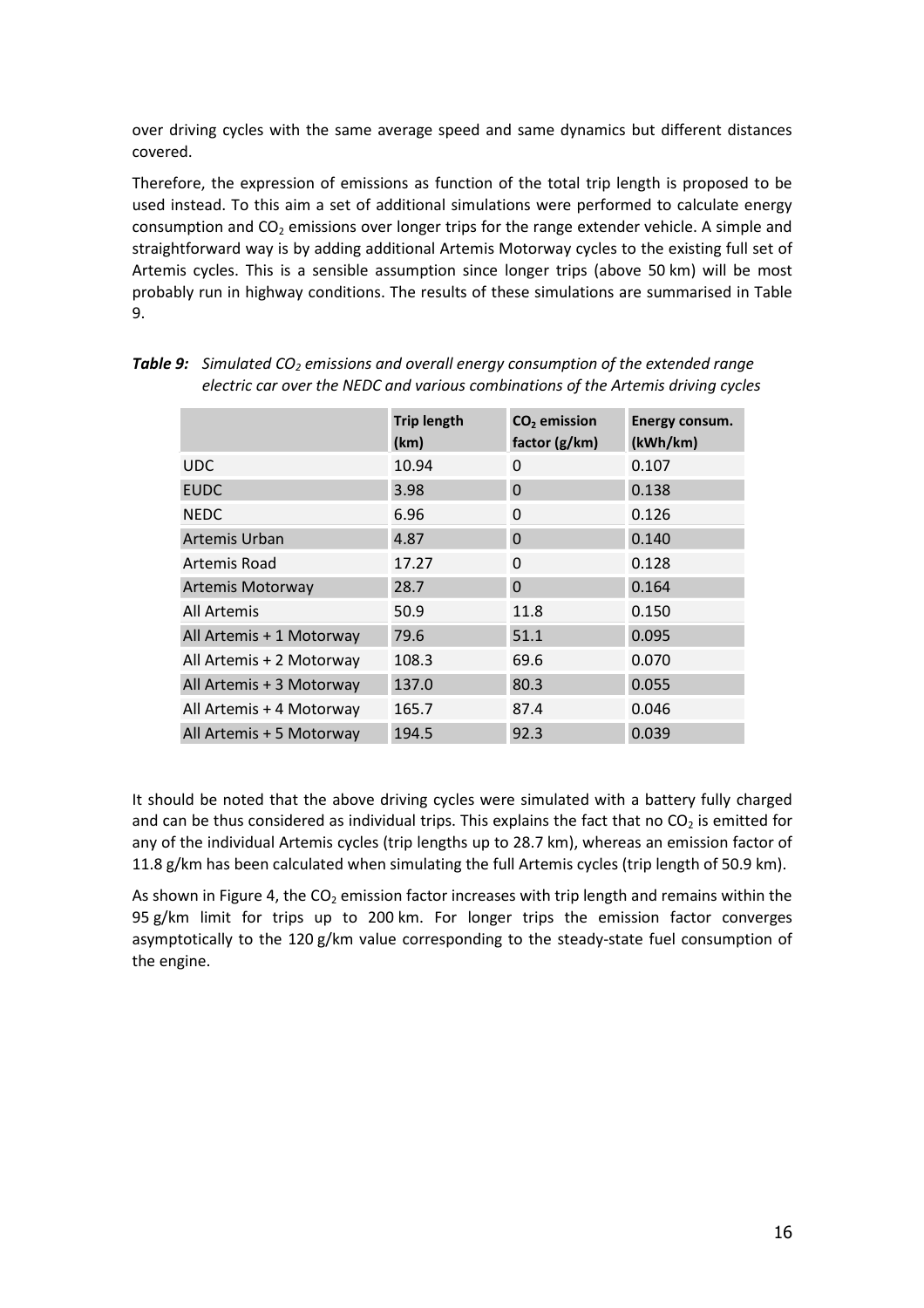<span id="page-18-0"></span>

**Figure 4:** CO<sub>2</sub> emission factor from tailpipe and from electrical grid and energy consumption of  *the electrical motor of an extended range electrical vehicle as function of trip length* 

Although no tailpipe  $CO<sub>2</sub>$  is emitted when running on battery, emissions are actually produced by upstream electricity generation. Therefore,  $CO<sub>2</sub>$  emissions generated by an electric car depend on the mix of power sources in the European electrical grid. Table 10 summarises the projected shares of the various sources in power generation and the implied  $CO<sub>2</sub>$  emission factors for power electricity in 2020 based on the PRIMES 2009 baseline scenario (2009). An average efficiency for each type of fuel was used to calculate  $CO<sub>2</sub>$  emitted per kilowatt-hour of electricity generated (carbon intensity).

| <b>Fuel type</b>     | Share (%) | g/MJ  | <b>Efficiency</b> | g/kWh |
|----------------------|-----------|-------|-------------------|-------|
| <b>Liquid Fuels</b>  | 1.8       | 75.6  | 0.30              | 907.6 |
| <b>Solid Fuels</b>   | 24.9      | 100.4 | 0.40              | 903.6 |
| <b>Gaseous Fuels</b> | 22.8      | 56.7  | 0.55              | 371.0 |
| <b>Nuclear</b>       | 24.5      | 0.0   |                   | 0.0   |
| Renewables           | 26.0      | 0.0   |                   | 0.0   |
| All energy sources   | 100       |       |                   | 358.9 |

**Table 10:** CO<sub>2</sub> emissions from combustion of different fuels used for electricity generation and  *per kilowatt-hour of electricity consumed from the grid*

 Combining the above values with data on the energy consumption of the extended range electric car over various driving cycles from [Table 9,](#page-17-0) the  $CO<sub>2</sub>$  emissions produced from electricity generation can be calculated. The results of these calculations are summarised in [Table 11](#page-19-0) and are compared to tailpipe emissions from the internal combustion engine.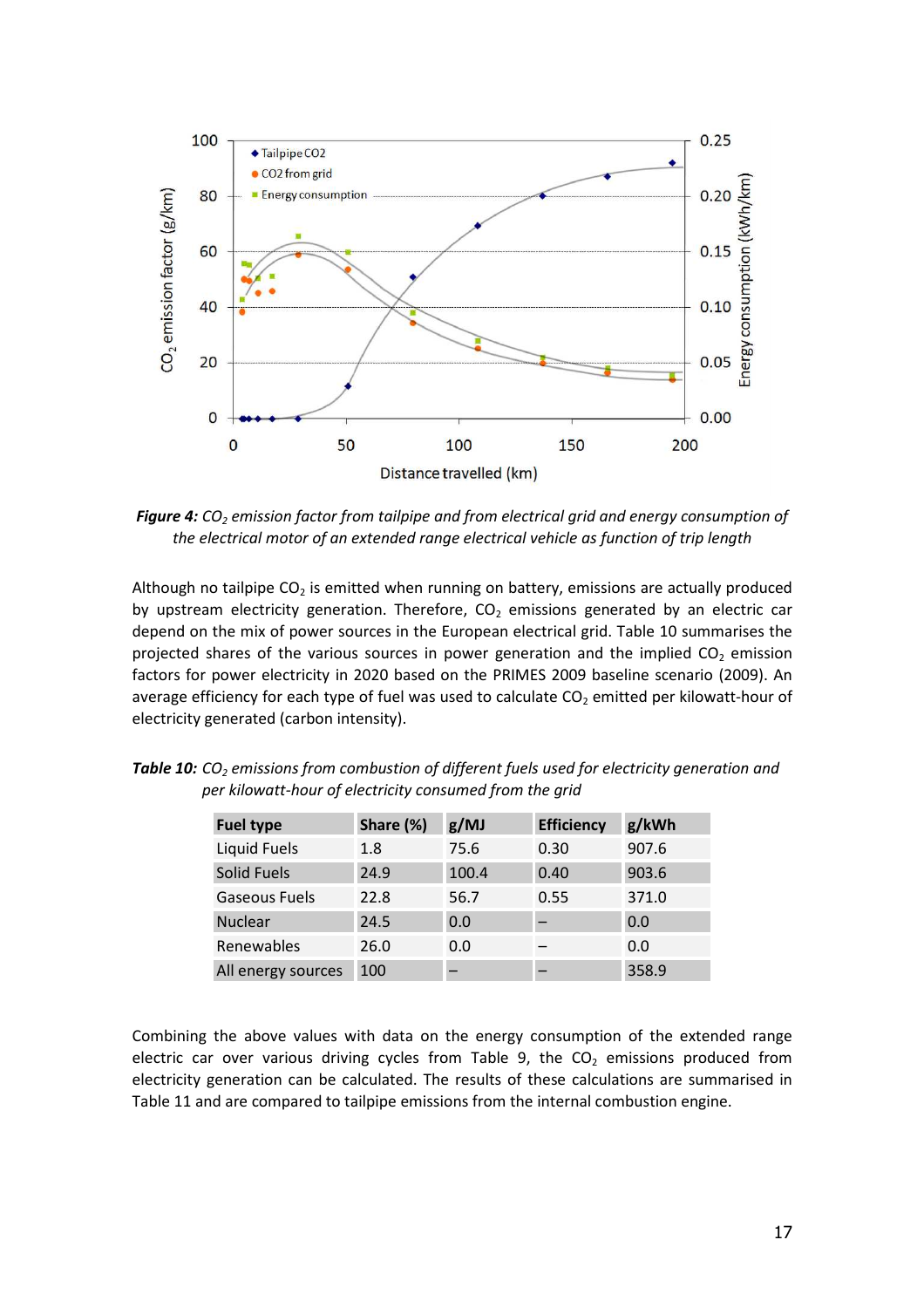|                    | Tailpipe CO <sub>2</sub><br>emissions (g/km) | CO <sub>2</sub> emissions<br>from grid (g/km) | Overall CO <sub>2</sub><br>emissions (g/km) |
|--------------------|----------------------------------------------|-----------------------------------------------|---------------------------------------------|
| UDC.               | 0                                            | 58.9                                          | 58.9                                        |
| <b>EUDC</b>        | $\Omega$                                     | 75.8                                          | 75.8                                        |
| <b>NEDC</b>        | 0                                            | 69.3                                          | 69.3                                        |
| Artemis Urban      | $\Omega$                                     | 76.7                                          | 76.7                                        |
| Artemis Road       | 0                                            | 70.3                                          | 70.3                                        |
| Artemis Motorway   | $\Omega$                                     | 90.2                                          | 90.2                                        |
| <b>All Artemis</b> | 11.8                                         | 82.3                                          | 94.1                                        |

<span id="page-19-0"></span>**Table 11:** Simulated CO<sub>2</sub> emissions from electricity generation and from the tailpipe of the  *electric vehicle with range extender over the NEDC and the Artemis driving cycles* 

# **7. Scenario design**

In order to demonstrate how the same new-stock average  $CO<sub>2</sub>$  target may be reached with different effects on real-world emissions, three scenarios for the penetration of the above technologies in the European vehicle stock were designed. It should be made clear that the scenarios are only means to demonstrate the sensitivity of real-world CO<sub>2</sub> emissions to engine technology and by no way they dictate a particular path that has to be followed to reach a target.

 The options to meet the future target of 95 g/km (tailpipe only) include shift of new vehicles to smaller cars and penetration of hybrid and electric vehicles. Full electric vehicles may be introduced but it is still considered that their numbers will be relatively small to have a substantial impact on mean  $CO<sub>2</sub>$  emissions. Plug-in hybrids are the other option for an advanced technology. However, it is considered that their performance is similar to the electric with a range extender so they were not introduced not to unnecessarily complicate the calculations. Between the four available technologies, downsized gasoline, downsized diesel, hybrid and electric with range extender, any mix is considered possible as long as the average  $CO<sub>2</sub>$  target of the new registrations is met.

In order to demonstrate the real-world effect on  $CO<sub>2</sub>$  emissions of the various scenarios, the example of the German passenger car fleet has been selected. To this aim, projections of stock growth in Germany delivered by the EC4MACS project<sup>2</sup> (an EU-LIFE funded program) were used as the basecase. Germany was selected as a country with a fast stock replacement, such as that targets for new registration vehicles would be immediate reflected to the total stock as well.

 Based on these projections, total numbers of new registrations for the main passenger car categories are summarised in [Table 12](#page-20-0) regarding the period 2015 to 2020.

 $2^{2}$  EC4MACS (www.ec4macs.eu) is a LIFE+ project which provides the modelling framework for integrated assessment of air emission policies in Europe. The project has developed detailed projections of activity, energy consumption and air emissions for all European Member States, based on the PRIMES 2010 baseline scenario. The data used to develop the scenarios in this project originate from the road transport projections within EC4MACS.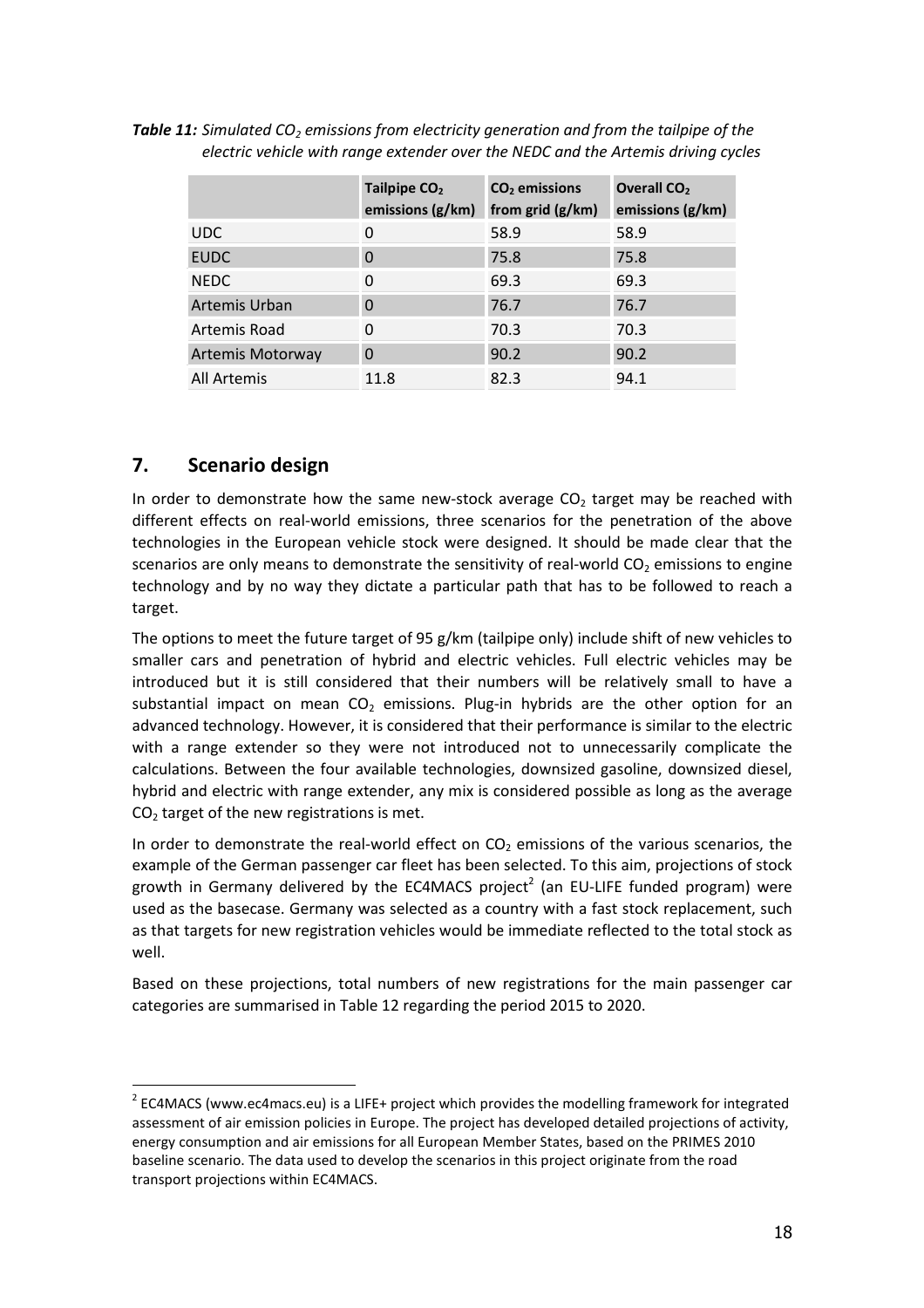| Vehicle type           | 2015      | 2016      | 2017      | 2018      | 2019      | 2020      |
|------------------------|-----------|-----------|-----------|-----------|-----------|-----------|
| <b>Small Gasoline</b>  | 853 102   | 900 855   | 915 044   | 917 766   | 914 102   | 907 374   |
| <b>Medium Gasoline</b> | 1 272 288 | 1 291 960 | 1 281 772 | 1 268 857 | 1 255 702 | 1 243 982 |
| Large Gasoline         | 297 470   | 317847    | 327 100   | 330 653   | 330 560   | 328 580   |
| <b>Small Diesel</b>    | 856 448   | 792 277   | 813 226   | 830 365   | 844 089   | 854 938   |
| Large Diesel           | 481721    | 446 204   | 453 463   | 459 552   | 464 770   | 469 352   |
| <b>Hybrid Diesel</b>   | 299 652   | 228 306   | 239 640   | 251 694   | 264 339   | 277 451   |
| <b>Hybrid Gasoline</b> | 348 603   | 265 181   | 286 699   | 308 949   | 331453    | 353 794   |
| E-REV                  | $\Omega$  | $\Omega$  | $\Omega$  | 0         | 0         | $\Omega$  |

<span id="page-20-0"></span> *Table 12: New registrations of passenger cars – Basecase*

 In total, three scenarios were considered, assuming different penetration rates for small, hybrid and electric vehicles. In all scenarios, the new technologies are substituting medium and big cars, i.e. those with an engine capacity above 1.4 litres for gasoline and above 2.0 litres for diesel cars. The three scenarios were designed as a response to three main directions that are taking place in the effort to reduce  $CO<sub>2</sub>$  emissions. These are downsizing, hybridization, and electrification.

 The assumed changes in new registrations, which are introduced gradually over the period 2015 to 2020, are summarised in Table 13 for the various scenarios.

 Scenario 1 (downsizing) assumes a shift towards small vehicles at the expense of bigger cars. According to this scenario, 70 % of medium-size gasoline cars are substituted by small ones, whereas large gasoline and diesel cars are completely phased-out by 2020. In order to achieve the 2020 target, 6 % of hybrids are substituted by electric vehicles. This results in the vehicle market being dominated by small cars with a 77 % share in new registrations in 2020.

 Scenario 2 (hybridization) assumes an aggressive penetration of hybrid vehicles. According to this scenario, 50 % of medium-size gasoline cars and 80 % of large gasoline and diesel cars are substituted by hybrid gasoline and diesel cars respectively by 2020. Again, 6 % of the basecase hybrids are substituted by electric vehicles. As a result, the penetration of hybrid vehicles increases from 15 to 42 % from 2015 to 2020, whereas it is in the order of 13 to 15 % in the basecase over the same period.

 Scenario 3 (electrification) assumes an aggressive penetration of electric vehicles with a range extender. Compared to the previous scenarios, a smaller fraction of medium and large cars (20 % of medium-size gasoline cars and 30 % of large gasoline and diesel cars) is substituted by electric vehicles. This results in an 11 % share of E-REV in the total new registrations in 2020.

| Vehicle type                      | 2015   | 2016   | 2017 |                                        |  | 2018 - 2019 - 2020 -   |  |  |  |  |  |
|-----------------------------------|--------|--------|------|----------------------------------------|--|------------------------|--|--|--|--|--|
| <b>Scenario 1: Downsizing</b>     |        |        |      |                                        |  |                        |  |  |  |  |  |
| Small gasoline cars               | 33%    | 50%    | 70%  |                                        |  | 91% - 111% - 132% -    |  |  |  |  |  |
| Small diesel cars                 | 6%     | 11%    | 22%  |                                        |  | $33\% - 44\% - 55\% -$ |  |  |  |  |  |
| Phase-out of medium cars          | $-20%$ | $-30%$ | -40% |                                        |  | -50% - -60% - -70% -   |  |  |  |  |  |
| Phase-out of large cars -10% -20% |        |        |      | $-40\%$ $-60\%$ - $-80\%$ - $-100\%$ - |  |                        |  |  |  |  |  |

 *Table 13: Relative changes in new registrations compared to EC4MACS basecase*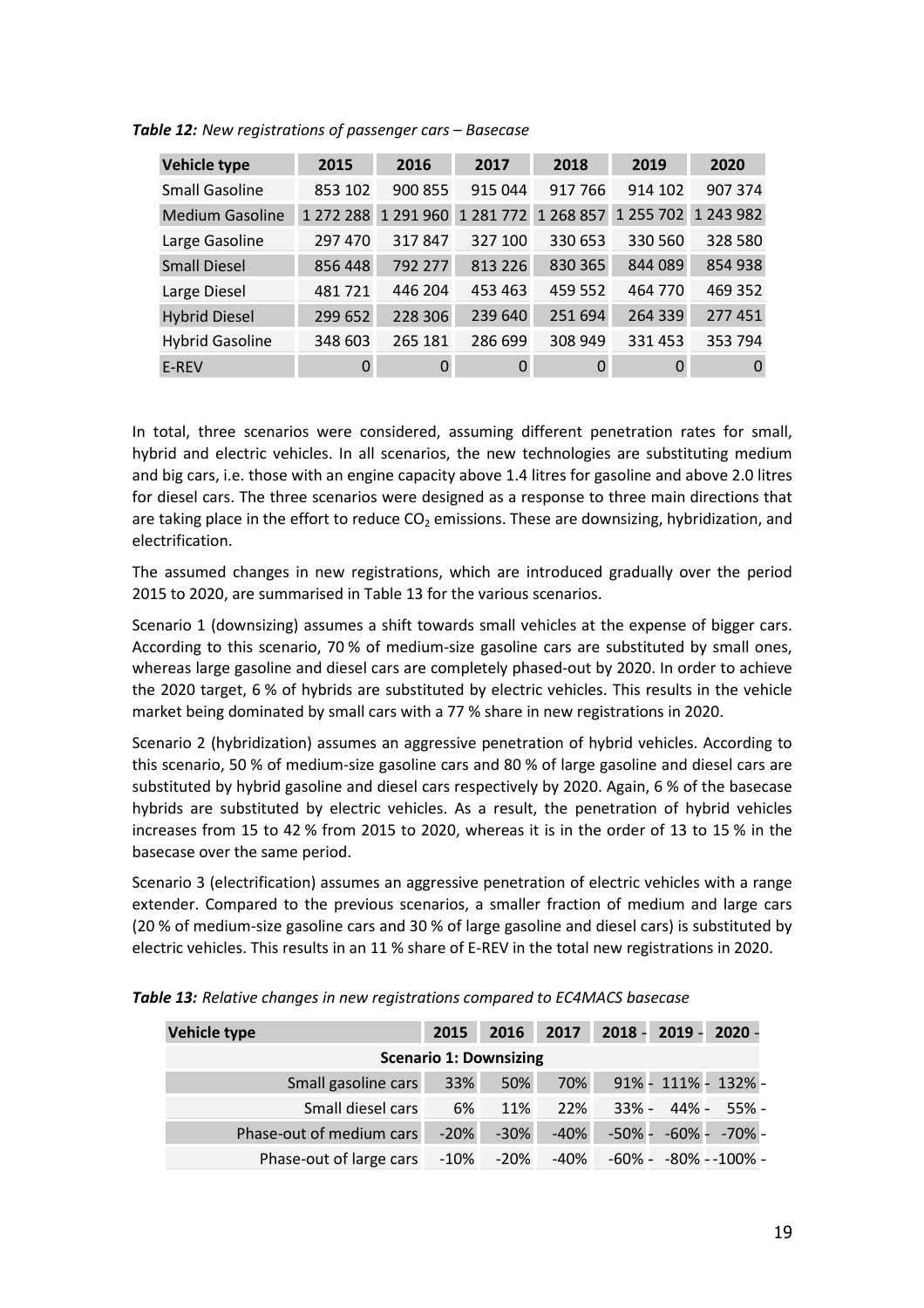| Replacement of hybrids with E-REV   | 1%                                   | 2%        | 3%                | $4% -$   | $5% -$    | $6% -$                                  |  |  |  |  |  |  |
|-------------------------------------|--------------------------------------|-----------|-------------------|----------|-----------|-----------------------------------------|--|--|--|--|--|--|
| <b>Scenario 2: Hybridization</b>    |                                      |           |                   |          |           |                                         |  |  |  |  |  |  |
| Small gasoline and diesel cars      | 0%                                   | 0%        | 0%                | 0%       | 0%        | 0%                                      |  |  |  |  |  |  |
| Phase-out of medium cars            | $-20%$                               | $-20%$    | $-20%$            | $-30%$   | $-40%$    | $-50%$                                  |  |  |  |  |  |  |
| Phase-out of large cars             | $-5% -$                              | $-10\%$ - | $-20%$ -          | $-40% -$ | $-60\%$ - | $-80%$ -                                |  |  |  |  |  |  |
| Penetration of hybrid cars          | 44% -                                | $66% -$   |                   |          |           | 75% - 120% - 159% - 194% -              |  |  |  |  |  |  |
| Replacement of hybrids with E-REV - | $1% -$                               | $2% -$    | $3% -$            | $4% -$   | $5% -$    | $6% -$                                  |  |  |  |  |  |  |
|                                     | <b>Scenario 3: Electrification -</b> |           |                   |          |           |                                         |  |  |  |  |  |  |
| Small gasoline and diesel cars      | $0% -$                               | $0% -$    | 0%                | 0%       | 0%        | 0%                                      |  |  |  |  |  |  |
| Phase-out of medium cars            | $0% -$                               |           | -5% - -10%        | $-15%$   | $-20%$    | $-20%$                                  |  |  |  |  |  |  |
| Phase-out of large cars -           | $-5% -$                              |           | $-10\% - -15\% -$ | $-20%$ - | $-25%$ -  | -30% -                                  |  |  |  |  |  |  |
| Penetration of E-REV* -             | $0.9% -$                             |           |                   |          |           | $3.3\%$ - 5.7% - 8.0% - 10.2% - 11.0% - |  |  |  |  |  |  |

 \* These are absolute, rather than relative changes, i.e. the values are showing the share of E-REV in the total new registrations of the electrification scenario.

 Based on the above vehicle/technology mix and the basecase figures in [Table 12,](#page-20-0) the new registrations under the three scenarios were calculated and are summarised in Table 14. Diesel and gasoline hybrids have been pooled together, as no detailed data for the simulation of a diesel hybrid vehicle could be collected. Although this is a simplification, it is not expected to have a significant impact on the subsequent emissions calculations as the difference between these two technologies in terms of fuel consumption is rather small.

| <b>Vehicle type</b>           | $2015 -$                                                           |  | 2016        |  | 2017                                    |  | 2018      |           |  | $2019 -$ |            | $2020 -$           |          |  |
|-------------------------------|--------------------------------------------------------------------|--|-------------|--|-----------------------------------------|--|-----------|-----------|--|----------|------------|--------------------|----------|--|
| <b>Scenario 1: Downsizing</b> |                                                                    |  |             |  |                                         |  |           |           |  |          |            |                    |          |  |
| <b>Small Gasoline</b>         | 1 137 307 -1 352 013 -1 558 593 -1 750 587 -1 931 971 -2 106 742 - |  |             |  |                                         |  |           |           |  |          |            |                    |          |  |
| <b>Medium Gasoline</b>        | 1 017 830 -                                                        |  | $904.372 -$ |  | 769 063 -                               |  | 634 428 - |           |  |          | $502281 -$ | 373 195 -          |          |  |
| Large Gasoline                | 267 723 -                                                          |  | 254 277 -   |  | 196 260 -                               |  | 132 261 - |           |  |          | 66 112     |                    | $\Omega$ |  |
| <b>Small Diesel</b>           | $904620 -$                                                         |  | 881 518 -   |  | 994 612 -1 106 096 -1 215 904 1 324 289 |  |           |           |  |          |            |                    |          |  |
| Large Diesel                  | 433 548 -                                                          |  | 356 963 -   |  | 272 078 -                               |  |           | 183 821 - |  |          | 92 954 -   |                    | 0        |  |
| <b>Hybrid Gasoline</b>        | 641 772 -                                                          |  | 483 618 -   |  | 510 549 -                               |  | 538 217 - |           |  |          | 566 003 -  | 593 370            |          |  |
| E-REV                         | $6483 -$                                                           |  | $9870 -$    |  | 15 790 -                                |  |           | 22 4 26 - |  |          | 29 790 -   |                    | 37 875 - |  |
|                               |                                                                    |  |             |  | <b>Scenario 2: Hybridization</b>        |  |           |           |  |          |            |                    |          |  |
| <b>Small Gasoline</b>         | 1 122 433 -1 191 032 -1 236 819 -1 430 685 -1 614 718 -            |  |             |  |                                         |  |           |           |  |          |            | 907 374 -          |          |  |
| <b>Medium Gasoline</b>        | 1017830-1033568-1025418-                                           |  |             |  |                                         |  | 888 200 - |           |  |          | 753 421 -  | 621 991 -          |          |  |
| Large Gasoline                | 282 596 -                                                          |  | 286 062 -   |  | 261 680 -                               |  | 198 392 - |           |  |          | 132 224 -  |                    | 65 716 - |  |
| <b>Small Diesel</b>           | 880 534 -                                                          |  | 836 898 -   |  | 903 919 -1 014 186 -1 122 950 -         |  |           |           |  |          |            | 854 938 -          |          |  |
| Large Diesel                  | 457 635 -                                                          |  | 401 583 -   |  | 362 771 -                               |  | 275 731 - |           |  |          | 185 908 -  |                    | 93 870   |  |
| <b>Hybrid Gasoline</b>        | 641 772 -                                                          |  | 483 618 -   |  | 510 549 -                               |  |           | 538 217 - |  |          |            | 566 003 -1 853 707 |          |  |
| $E$ -REV -                    | $6483 -$                                                           |  | $9870 -$    |  | 15 790 -                                |  |           | 22 4 26 - |  |          | 29 790 -   |                    | 37 875 - |  |

#### *Table 14: New registrations of passenger cars – Scenarios*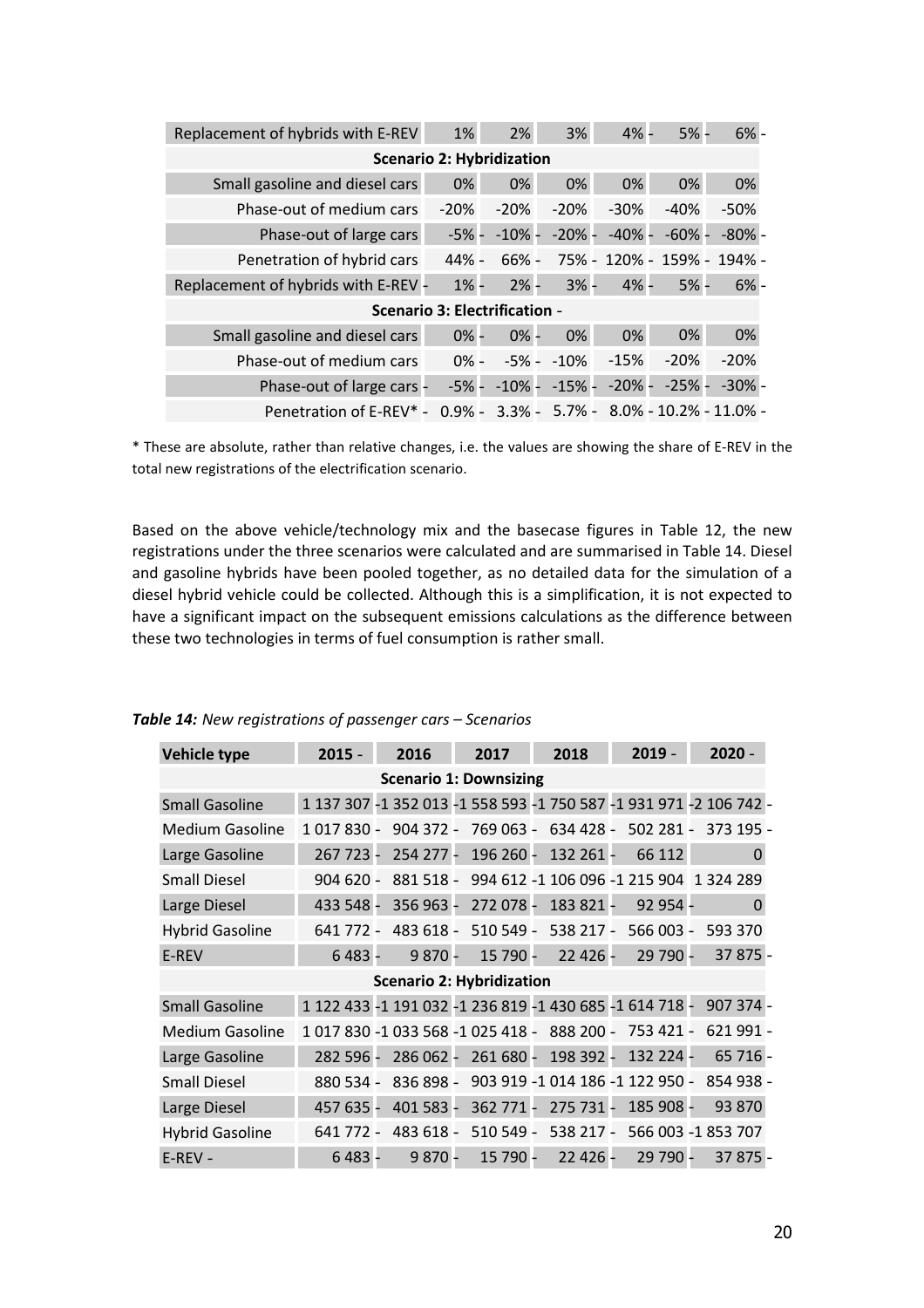<span id="page-22-0"></span>

| <b>Scenario 3: Electrification -</b> |               |                     |                                                   |                     |         |           |  |  |  |  |  |  |  |
|--------------------------------------|---------------|---------------------|---------------------------------------------------|---------------------|---------|-----------|--|--|--|--|--|--|--|
| <b>Small Gasoline</b>                |               |                     | 1 122 433 1 191 032 1 236 819 1 430 685 1 614 718 |                     |         | 907 374   |  |  |  |  |  |  |  |
| <b>Medium Gasoline</b>               | 1 0 1 7 8 3 0 | 1 033 568 1 025 418 |                                                   | 888 200             | 753 421 | 746 389   |  |  |  |  |  |  |  |
| Large Gasoline                       | 282 596       | 286 062             | 261 680                                           | 198 392             | 132 224 | 98 5 74   |  |  |  |  |  |  |  |
| <b>Small Diesel</b>                  | 880 534       | 836898              | 903 919                                           | 1 014 186 1 122 950 |         | 854 938   |  |  |  |  |  |  |  |
| Large Diesel                         | 457 635       | 401 583             | 362 771                                           | 275 731             | 185 908 | 140 805   |  |  |  |  |  |  |  |
| <b>Hybrid Gasoline</b>               | 635 289       | 468 813             | 473 705                                           | 476 546             | 476 634 | 1 529 579 |  |  |  |  |  |  |  |
| E-REV                                | 12 9 65       | 24 674              | 52 634                                            | 84 096              | 119 159 | 157811    |  |  |  |  |  |  |  |

 The assumed changes in technology mix of the new registrations for the three scenarios are graphically represented in the bar charts of Figure 5 for the years 2015 and 2020. All changes are relative over the basecase, with the exception of E-REV, for which the bars show their absolute share in the total new registrations.



 *Figure 5: Relative changes in the allocation of new registrations to technology classes compared to basecase under the various scenarios* 

# 8. CO<sub>2</sub> emissions calculations

For the calculation of  $CO<sub>2</sub>$  emissions, average speeds of 20, 50 and 90 km/h were assumed for urban, rural and highway driving. Data for the annual mileage of each vehicle category were also taken from EC4MACS and values of 40, 30 and 30 % were assumed for the share of annual mileage driven in urban, rural and highway conditions respectively. The calculation is sensitive to the speed and share at each driving mode so final values may vary according to the conditions selected. This can be revealed with a sensitivity analysis but this was not attempted in this report, again in order not to introduce too many uncertainties in the calculation. However, it is highly recommended that the effect of different vehicle operation conditions according to their technology on total  $CO<sub>2</sub>$  emissions is investigated. To make it more clear, it could be expected that an electric vehicle (even equipped with a range extender) will be used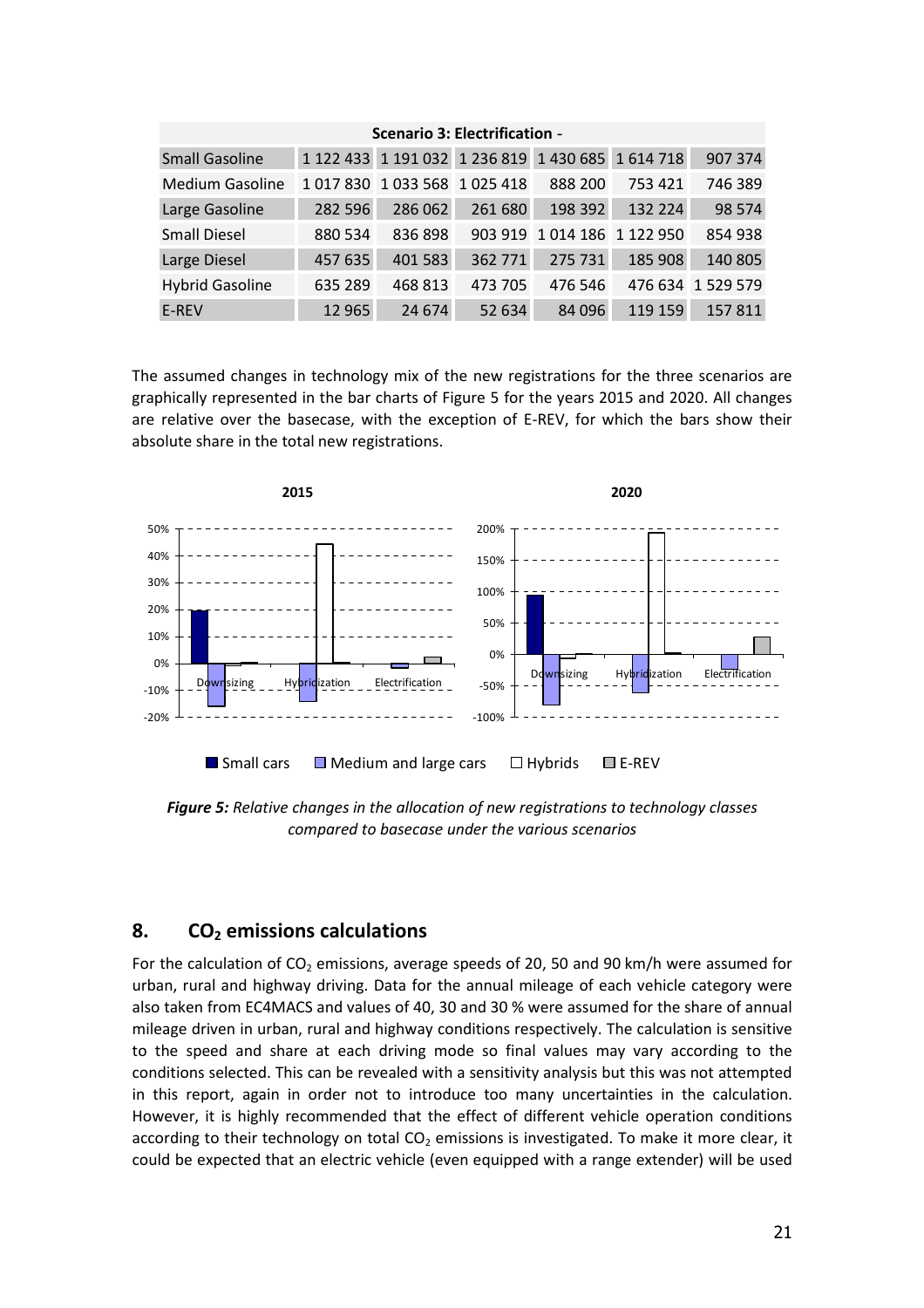at shorter trips (e.g. urban trips) than the diesel counterpart in order for the owner to be benefitted from the electrical operation. Therefore, real-world operation may be differently defined according to the vehicle type.

 In any case, it was decided at this stage to keep the same vehicle behaviour regardless of technology. Therefore, the activity data selected were then combined with the real-world emission functions developed in section [6](#page-16-0) for each technology, to calculate  $CO<sub>2</sub>$  emission factors for the year 2020 as shown in Table 15. For previous years a yearly decrease of 2% in fuel efficiency was assumed. This reflects the typical year-to-year efficiency improvement of passenger cars recorded by the monitoring procedure (mean  $CO<sub>2</sub>$  dropped from 172 g/km in 2000 to 146 g/km in 2009, i.e. with a rate of 1.8% per year). These emission factors are common for all scenarios.

 For the electric vehicle with a range extender it was assumed that urban trips are within their electric range and thus no tailpipe  $CO<sub>2</sub>$  is emitted. For rural and highway conditions average trip lengths of 100 and 200 km respectively were assumed.  $CO<sub>2</sub>$  emission factors corresponding to these average trip values were then selected from [Table 9](#page-17-0), i.e. 69.6 and 92.3 g/km for rural and highway driving respectively.

| <b>Vehicle type</b>    | 2015  | 2016  | 2017  | 2018  | 2019  | 2020  |
|------------------------|-------|-------|-------|-------|-------|-------|
| <b>Small Gasoline</b>  | 140.8 | 138.1 | 135.4 | 132.7 | 130.1 | 127.6 |
| Medium Gasoline        | 163.1 | 159.9 | 156.8 | 153.7 | 150.7 | 147.7 |
| Large Gasoline         | 207.6 | 203.5 | 199.5 | 195.6 | 191.8 | 188.0 |
| <b>Small Diesel</b>    | 125.0 | 122.5 | 120.1 | 117.8 | 115.4 | 113.2 |
| Large Diesel           | 144.7 | 141.9 | 139.1 | 136.4 | 133.7 | 131.1 |
| <b>Hybrid Gasoline</b> | 87.2  | 85.5  | 83.8  | 82.1  | 80.5  | 79.0  |
| E-REV                  | 54.0  | 52.9  | 51.9  | 50.9  | 49.9  | 48.9  |

**Table 15:** Real-world CO<sub>2</sub> emission factors (in g/km) for new vehicles per vehicle class and year  *used in the calculations* 

 Based on the assumptions and simulations presented above, the expected development in real-world CO<sub>2</sub> emission factors from 2010 to 2020 is graphically shown in [Figure 6](#page-24-0) for each of the technologies considered in the present study. Baseyear (2010) emission factors are derived from the COPERT model and are also used in EC4MACS.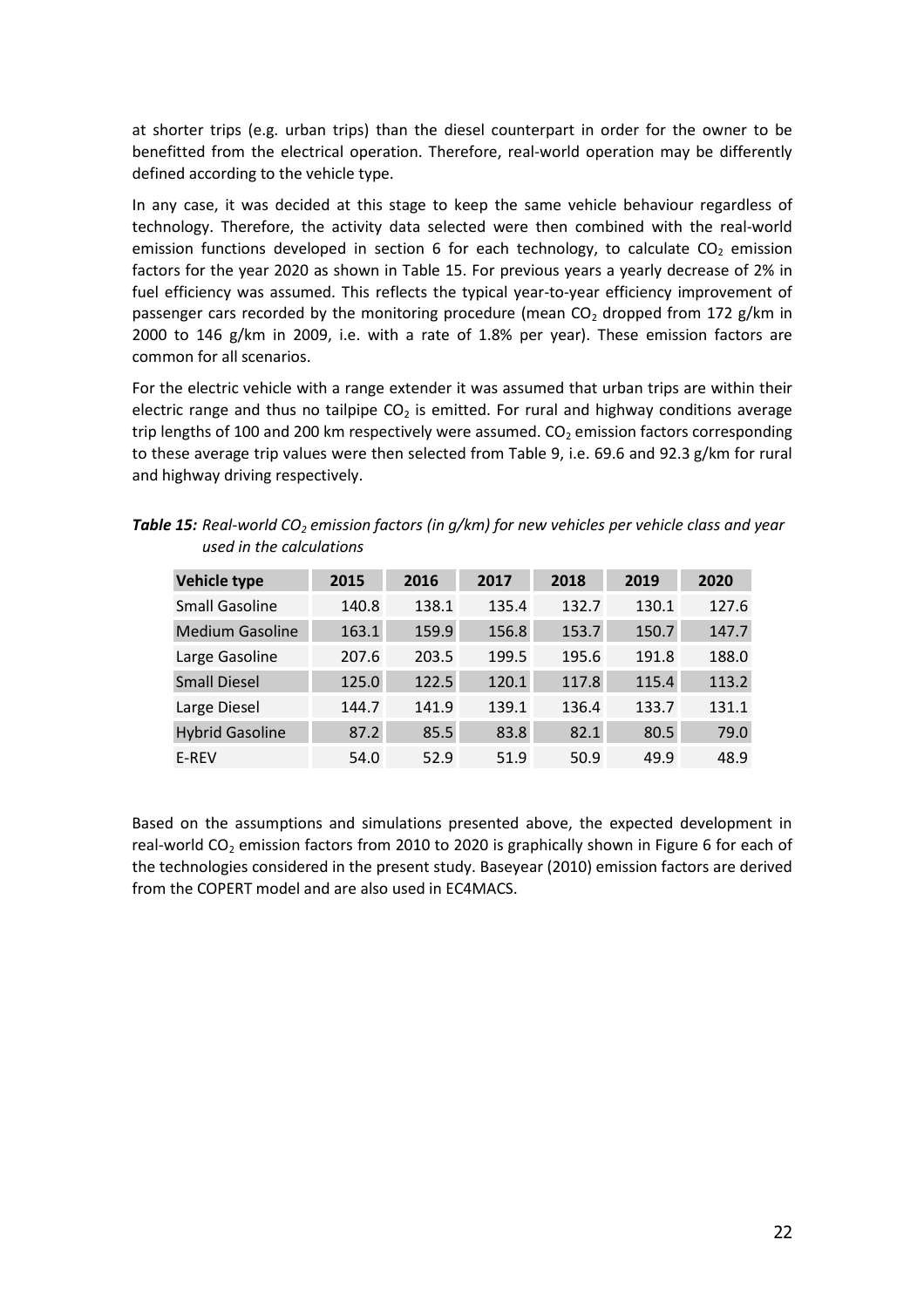<span id="page-24-0"></span>

 *Figure 6: Comparison of real-world CO2 emission factors in 2010 and 2020* 

 Emissions were calculated for all passenger car classes, technologies (Euro 0 to Euro 6) and scenarios. In addition to the three scenarios developed above,  $CO<sub>2</sub>$  emissions were also calculated assuming an overall emission factor for the new registrations equal to the respective CO<sub>2</sub> target, i.e. 120 g/km in 2015 and reducing by 5 g/km per year down to 95 g/km in 2020. These emission factors are used in the following only to demonstrate the differences in  $CO<sub>2</sub>$  emissions between scenarios and targets set by the regulation. Figure 7 graphically shows the projected evolution of CO<sub>2</sub> emissions from new cars for each scenario over the period from 2015 to 2020.



**Figure 7:** Development of tailpipe CO<sub>2</sub> emissions from new registrations of passenger cars for  *the various scenarios compared to basecase*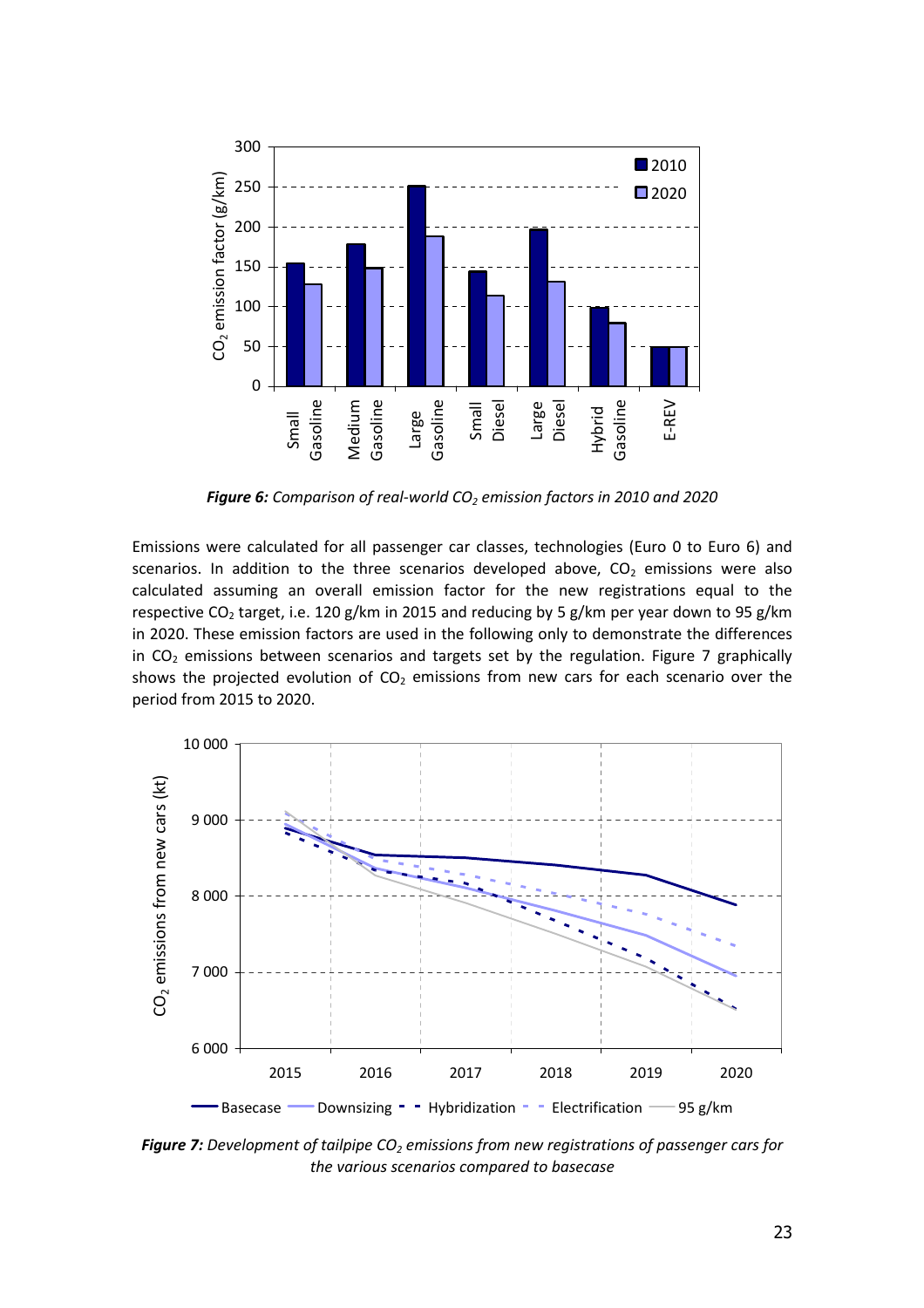<span id="page-25-0"></span>Basecase  $CO<sub>2</sub>$  emissions are reducing with time mainly as a result of the assumed improvements in fuel efficiency of new cars. The basecase calculation follows the assumptions on efficiency improvement of the PRIMES 2009 baseline scenario. These are not necessarily as detailed as the calculations that we have performed in this report. In addition, the basecase calculation does not include the detailed real-world efficiency factors developed for hybrid and electric vehicles. Therefore, absolute differences over the basecase are not important, as the basecase is artificial as well. However, differences between the different scenarios are most important to study. All three scenarios predict a reduction in emissions, which is highest for the hybridization scenario and lowest for the electrification scenario, whereas the downsizing scenario is in-between. Marginal differences may be observed for 2015 as there are only slight differences in the composition of the fleet among the basecase and the various scenarios.

 Although electric vehicles have the best performance (both in type-approval and real-world  $CO<sub>2</sub>$  emissions) of all vehicle technologies considered in this study, new cars  $CO<sub>2</sub>$  emissions in the electrification scenario are only 6.5 % lower compared to basecase in 2020. This is due to the fact that, compared to other scenarios, only a small fraction of the fleet has been substituted by electric vehicles (20 % of medium and 30 % of large cars), minimising thus many of their emission benefits. On the other hand, a considerable fraction of new registrations (50 % of medium and 80 % of large cars, i.e. the least energy-efficient types) is replaced by hybrids in the hybridization scenario, resulting in a 16.5 % decrease in  $CO<sub>2</sub>$  emissions. This fleet replacement is even larger in the downsizing scenario (70 % of medium cars replaced by small ones, whereas large cars are completely phased-out in 2020), but this is counterbalanced by the fact that small gasoline and diesel cars are less energy-efficient than hybrids.

When considering the total  $CO<sub>2</sub>$  emissions of the entire passenger cars fleet (i.e. not only new registrations) a similar picture may be observed as shown in Figure 8. As expected, basecase  $CO<sub>2</sub>$  emissions are reducing as a result of fleet renewal and penetration of new technologies with improved fuel efficiency (Euro 6).



**Figure 8:** Development of total CO<sub>2</sub> emissions (tailpipe only) from the passenger car fleet for  *the various scenarios compared to basecase*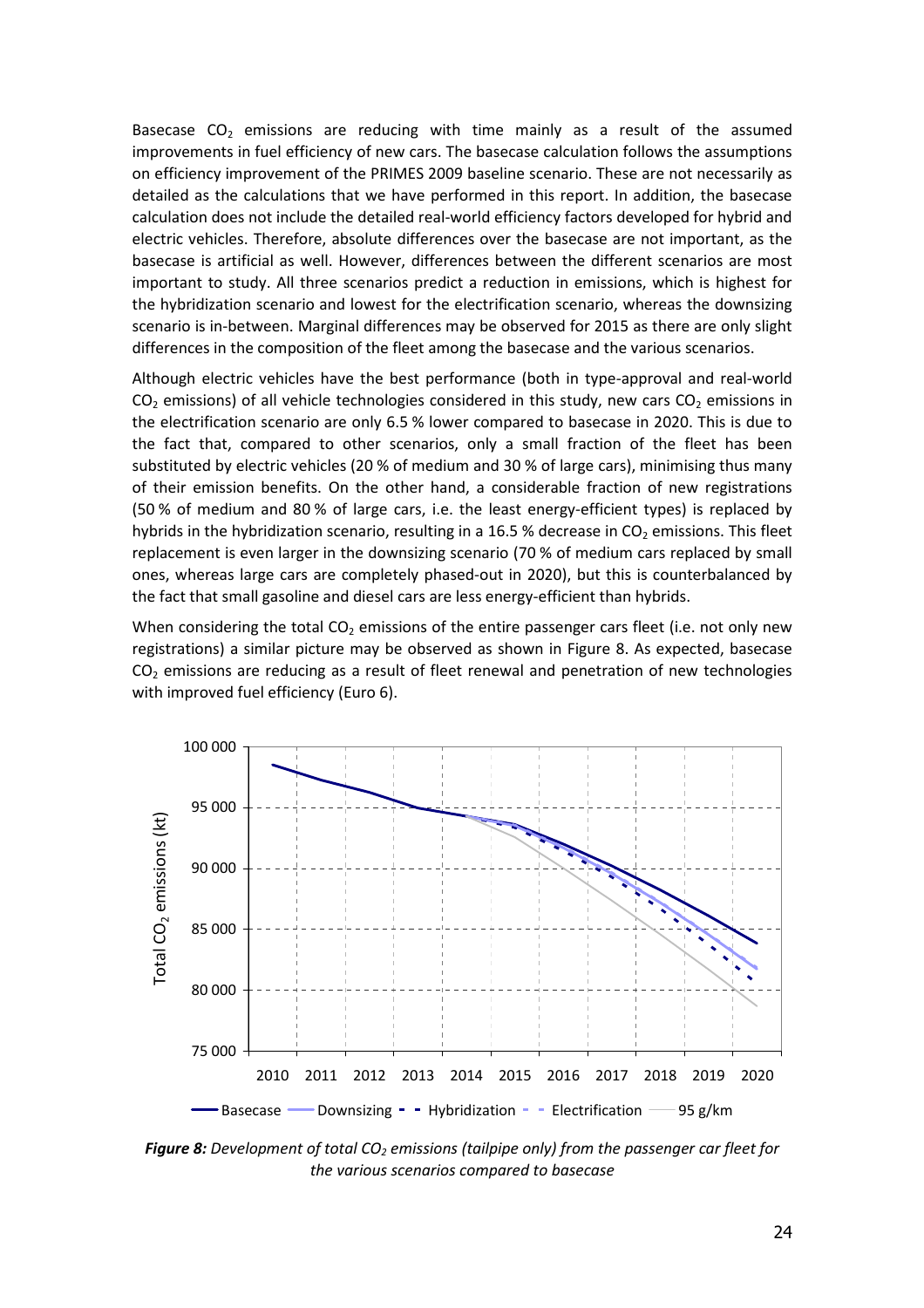<span id="page-26-0"></span>However, this reduction is much lower compared to the 95 g/km  $CO<sub>2</sub>$  emission target specified in Regulation No. 443/2009 for new passenger cars. The differences among the three scenarios considered in this study are not significant in terms of  $CO<sub>2</sub>$  emissions, although the hybridization scenario predicts somewhat lower emissions (i.e. higher reductions) as explained above.

The above calculated emissions may further increase if  $CO<sub>2</sub>$  emissions from electricity generation ([Table 11\)](#page-19-0) are taken into account for the extended range electric cars in addition to their tailpipe emissions. Figure 9 demonstrates this effect, which is more apparent for the electrification scenario, in which the respective line has clearly moved closer to the baseline compared to [Figure 8.](#page-25-0)



**Figure 9:** Development of total CO<sub>2</sub> emissions (tailpipe and upstream) from the passenger car  *fleet for the various scenarios compared to basecase* 

## **9. Discussion and Conclusions**

 $CO<sub>2</sub>$  emissions from passenger cars in Europe are gradually decreasing in an effort to reduce the impact of road transport on greenhouse gas emissions and climate change. The main tool that the European Union has introduced to improve  $CO<sub>2</sub>$  emissions from passenger cars is Regulation 443/2009 that stipulates that passenger cars to be first time registered in 2020 need to emit 95 g/km  $CO<sub>2</sub>$  at an average over the certification test. The regulation does not infer into the technologies that need to be introduced to achieve this neither it addresses the impact that real-world vehicle operation may have on actual  $CO<sub>2</sub>$  emissions, compared to the certification test. Therefore, how actual  $CO<sub>2</sub>$  emissions will evolve and how effective this Regulation will be in controlling real-world  $CO<sub>2</sub>$  emissions are important issues that will have to be revealed into the future.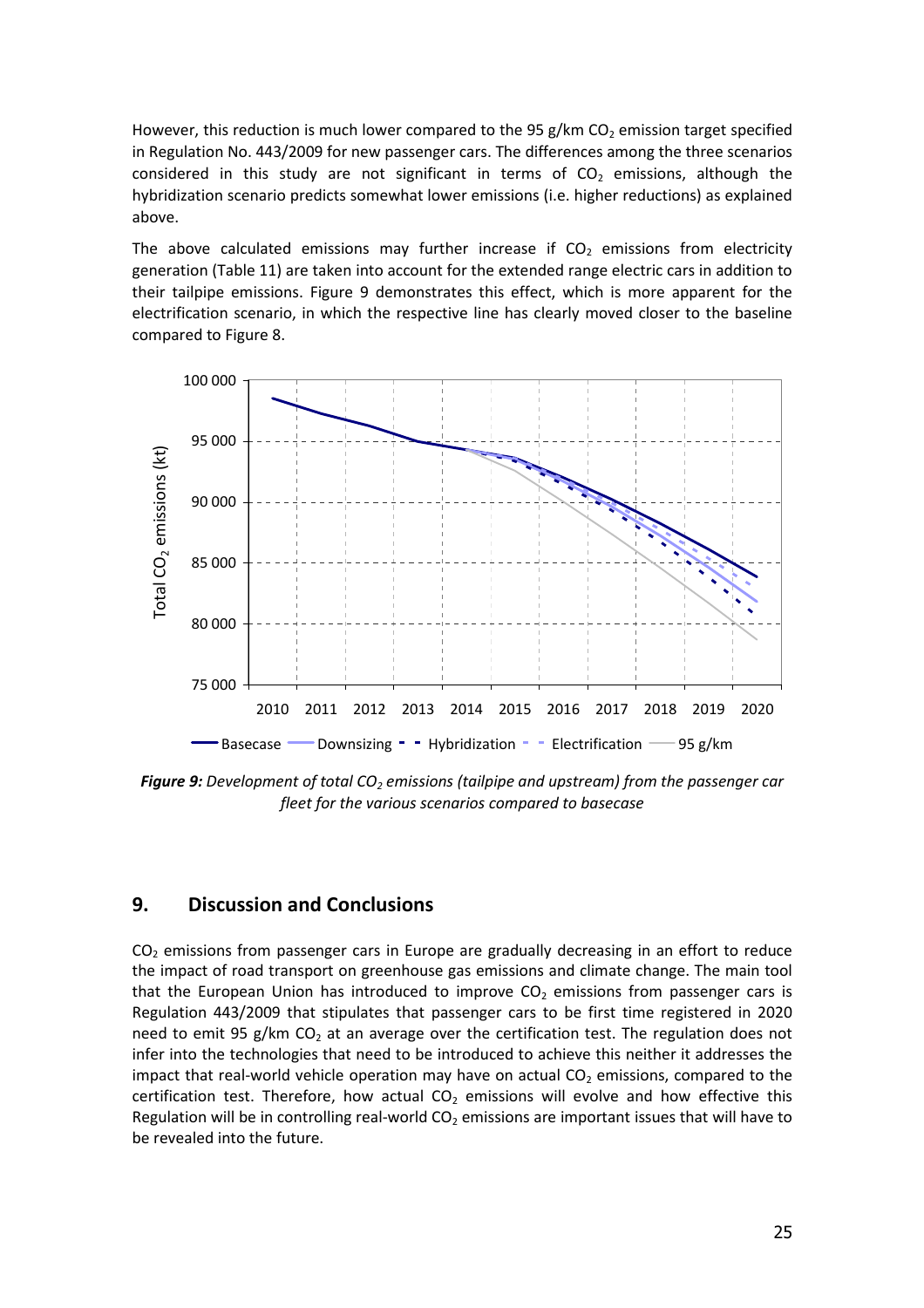In order to provide some preliminary response to such a question, we performed a simulation study by projecting CO<sub>2</sub> emissions of passenger cars into the future. The projection was made with three alternative scenarios, trying to capture possible options of vehicle technology implementations into the future. The scenarios reflected three main directions that are currently pursued to reduce  $CO<sub>2</sub>$  emissions:

- Downsizing: Scenario 1 assumed that new registrations of vehicles are shifted from larger to smaller cars. This is a tendency which is even today obvious, with all mainstream manufacturers extending the range of smaller cars offered (i.e. below 1.4 l engine capacity). Downsizing reduces emissions as a result of less energy required to operate small and lighter vehicles.
- Hybridization: Scenario 2 introduced a large number of gasoline hybrid vehicles. Hybrid vehicles benefit from the combined operation of an internal combustion engine and an electric motor which assists the engine over accelerations and high load conditions. As a result, a smaller engine than in a conventional vehicle may be used which operates under less transient conditions. This results to higher overall efficiency
- Electrification: Scenario 3 considered the introduction of electric vehicles, i.e. vehicles where power to the wheels is delivered by an electric motor and which can be charged directly from the power grid. An electric vehicle with range extender was considered as the best example, i.e. a vehicle where an internal combustion engine charges the batteries when depleted. This differs from hybrid because power to the wheels is provided only through the electric motor. However, such an electric vehicle is not compromised by a small range. Therefore, it appears as the best of both worlds.

In all scenarios, the mix of technologies was such as to achieve 95 g/km average  $CO<sub>2</sub>$  emissions of new registrations in 2020.

 The different vehicle technologies were simulated using an appropriate vehicle model and their  $CO<sub>2</sub>$  emissions were determined over both type-approval and real-world driving conditions. Emission factors were developed in this way. These emission factors were used to calculate  $CO<sub>2</sub>$  emissions over real-world driving conditions.

 The three scenarios developed were compared against a basecase scenario. This is also an artificial scenario, based on the EC4MACS efficiency improvements considered for passenger cars.

The main conclusions from this work can be summarised in the following points:

- The actual real-world emission factors of improved future technologies of conventional diesel and gasoline passenger cars are higher than the certification test of 95 g/km. The difference for gasoline cars is +12±1% cars and +10±1.2% for diesel cars.
- Advanced vehicle technologies (hybrid and electric with range extender) may achieve real-world CO<sub>2</sub> emissions which are already much lower than the 95 g/km target. In particular for the electric vehicle, this depends a lot on the mean trip distance travelled. Starting with fully charged batteries, the 95 g/km target is achieved approximately after 170 km and the emission asymptotically reaches 120 g/km for longer trip distances.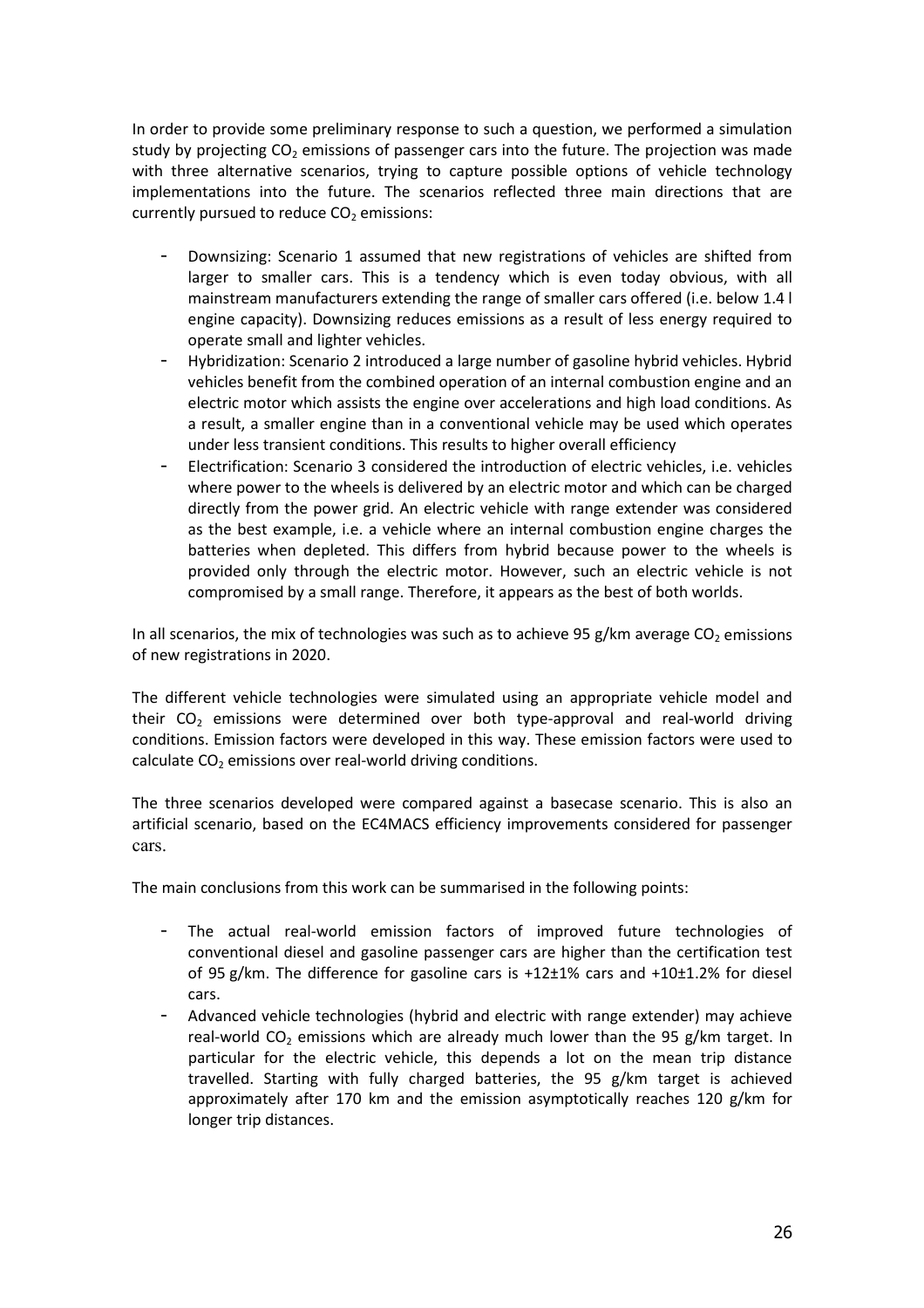- Because of their unique characteristics, the mix of technologies to be introduced does have an impact on real-world  $CO<sub>2</sub>$  emissions, even if one considers a fixed new stock average  $CO<sub>2</sub>$  of 95 g/km in 2020.
- The scenario mostly based on downsizing achieves 12 %  $CO<sub>2</sub>$  reductions over the basecase, the hybridization scenario achieves 17 % reduction and the electrification scenario achieves 7 % reduction. For comparison, if the real-world  $CO<sub>2</sub>$  emission factor was 95 g/km, the actual reduction would have been 18 %.
- For the German passenger car stock, the difference of Scenario 3 (electrification) over Scenario 2 (hybridization) is 12.7 % higher  $CO<sub>2</sub>$  emissions of new passenger cars in 2020, while both scenarios meet the 95 g/km target.
- The sometimes counter-intuitive conclusions are based on the following effects:
	- $\circ$  Introduction of an electric vehicle with very high CO<sub>2</sub> reductions provides the margin to introduce heavier vehicles with high  $CO<sub>2</sub>$  emissions. Therefore, introduction of electric vehicles leads to lower real-world  $CO<sub>2</sub>$  reductions than any of the other three scenarios. It should be recognized that this conclusions greatly depend on how electric vehicles are used. If electric vehicles are only used for short urban trips then actual  $CO<sub>2</sub>$  reductions will be higher.
	- $\circ$  Hybridization achieves the best overall result because hybrid vehicles seem to perform very well under all driving conditions. By having a certification  $CO<sub>2</sub>$  values close to the target, they do not allow the introduction of heavy cars if the target is to be met. This safeguards that the certification  $CO<sub>2</sub>$  value holds true for most of the real-world conditions.
	- $\circ$  Downsizing is also a good option. However, small vehicles still behave worse than hybrids under certain conditions (urban driving).
- The benefit of introducing electric vehicles to meet the  $CO<sub>2</sub>$  target is further compromised if one considers the upstream  $CO<sub>2</sub>$  emitted for electricity production. By taking the average European carbon intensity into account, the benefits of the electrification diminish, reaching only 1.6 % over the base case.

The impacts of these results are at least two-fold:

- 1. The actual effect of regulation 443/2009 strongly depends on the technology mix to be introduced. Between the best and the worst scenario developed, the difference in  $CO<sub>2</sub>$  emissions of new passenger cars is approximately 13%. In other words, it is like having a target of 107 g/km instead of 95 g/km in 2020.
- 2. Electric vehicles can be the most efficient in terms of  $CO<sub>2</sub>$ . Because of this, they leave room for  $CO<sub>2</sub>$  inefficient vehicles to survive. As  $CO<sub>2</sub>$  emissions of inefficient vehicles differ significantly between real-world and type-approval, the net effect of electric vehicles can be negative compared to alternative scenarios.

 One needs to recognise that this has been only an exploratory study trying to identify possible side-impacts of regulation 443/2009. In this direction, the scenarios developed and the technology mix considered per scenario are plausible but not the only possibilities. In addition, a number of issues may require additional attention. For example, real-world conditions may differ according to vehicle types and characteristics. Similarly, technology of 'conventional' vehicles may evolve in a direction not foreseen in this analysis (e.g. brake energy recuperation, more efficient start and stop systems, new engine concepts, etc.).

 Still, despite these limitations, our analysis demonstrates that there are possible ways to meet the regulation requirements into the future while greatly deviate in real-world  $CO<sub>2</sub>$  emissions.